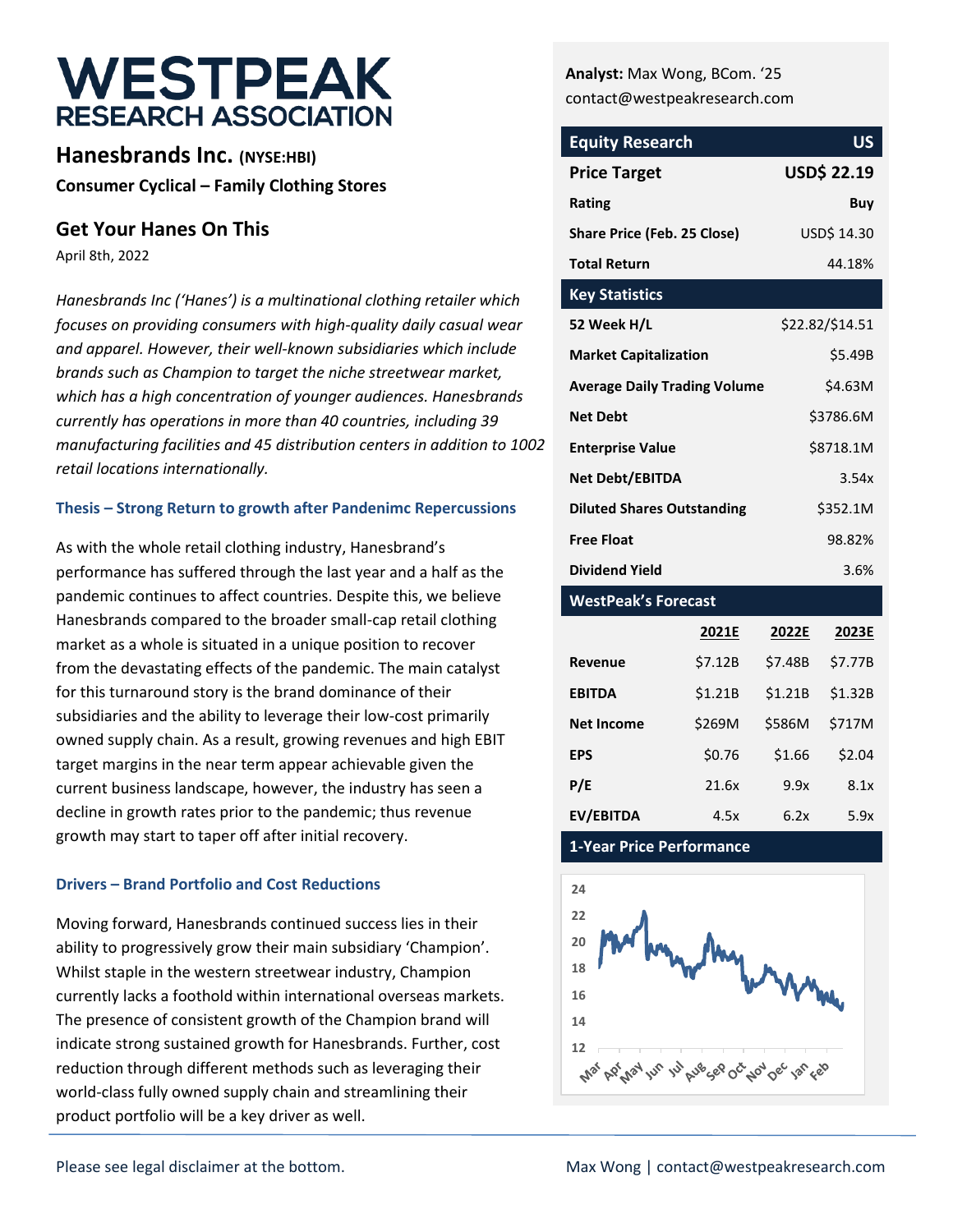

### **Valuation**

Given Hanesbrand's current share price of \$16.48, we believe it is undervalued within current market conditions. To reach this conclusion, we incorporated a discounted cash flow (DCF) using the exit multiple method with a 10.0x multiple along with an FY22E EV/EBITDA mean based comparable company analysis (CCA) approach, with both methods being proportionally weighted at 50%. With our financial analysis and forecasts, the combination of both our DCF and CCA methods signals a share price upside gap of 44.18% with a price target of \$22.19. Thus, we initiate a BUY rating on Hanesbrands inc.

## **Business Overview/Fundamentals**

### Company Overview

Hanesbrands Inc ('Hanes') is a multinational clothing retailer which focuses on providing consumers with high-quality daily casual wear and apparel. They currently are trying to target the niche street-wear market which has a high concentration of younger audiences through their well-known subsidiaries such as Champion and DKNY. Hanesbrands has operations in more than 40 countries, including 39 manufacturing facilities and 45 distribution centers in addition to 1002 retail locations internationally.

For reporting purposes, the company differentiates operations into three main segments: Innerwear, Activewear, and International

### **Champion**

Champion has multiple product lines focusing on casual wear, athletic apparel, and streetwear, offering a balance between leisure and sportswear. Through their frequent partnerships with legacy brands from multiple industries such as Supreme, esports team 'cloud9' and influencer brand 'FaZe Clan', they have been able to gain dominance within the streetwear industry and have itself become a cornerstone brand with younger audiences. Champion has been the primary focus for Hanesbrands as they continue to target future growth.



#### **Innerwear and Activewear**

The Innerwear and Activewear segments include only domestic sales stemming from the United States. Hanesbrands Innerwear product lines primarily come from their business 'Hanes', and include product categories that include but is not limited to men, women, and children's underwear and socks, intimate apparel, face coverings, and gowns. Activewear apparel includes branded products sold within retailers and wholesalers such as licensed sports apparel and licensed logo apparel that are sold within collegiate bookstores.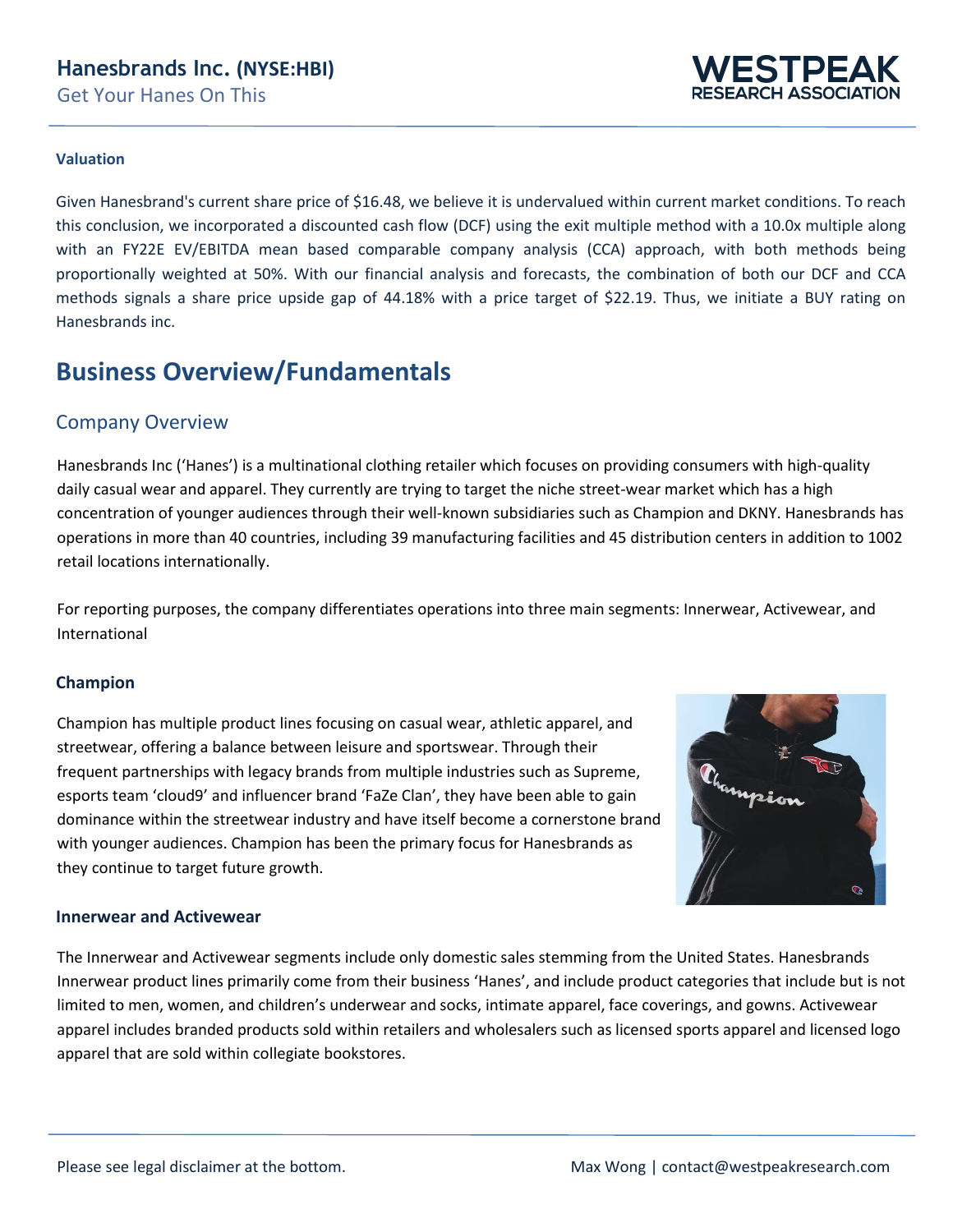

### **International**

The international segment of their business constructs of sales from international retailers, and includes all different product lines that Hanesbrands offer through their main and subsidiary entities, such as Innerwear and Activewear. A large driver of international sales is produced from Champion, due to its prevalence within the global streetwear scene and its product offering is considered to transcend most norms within different countries.

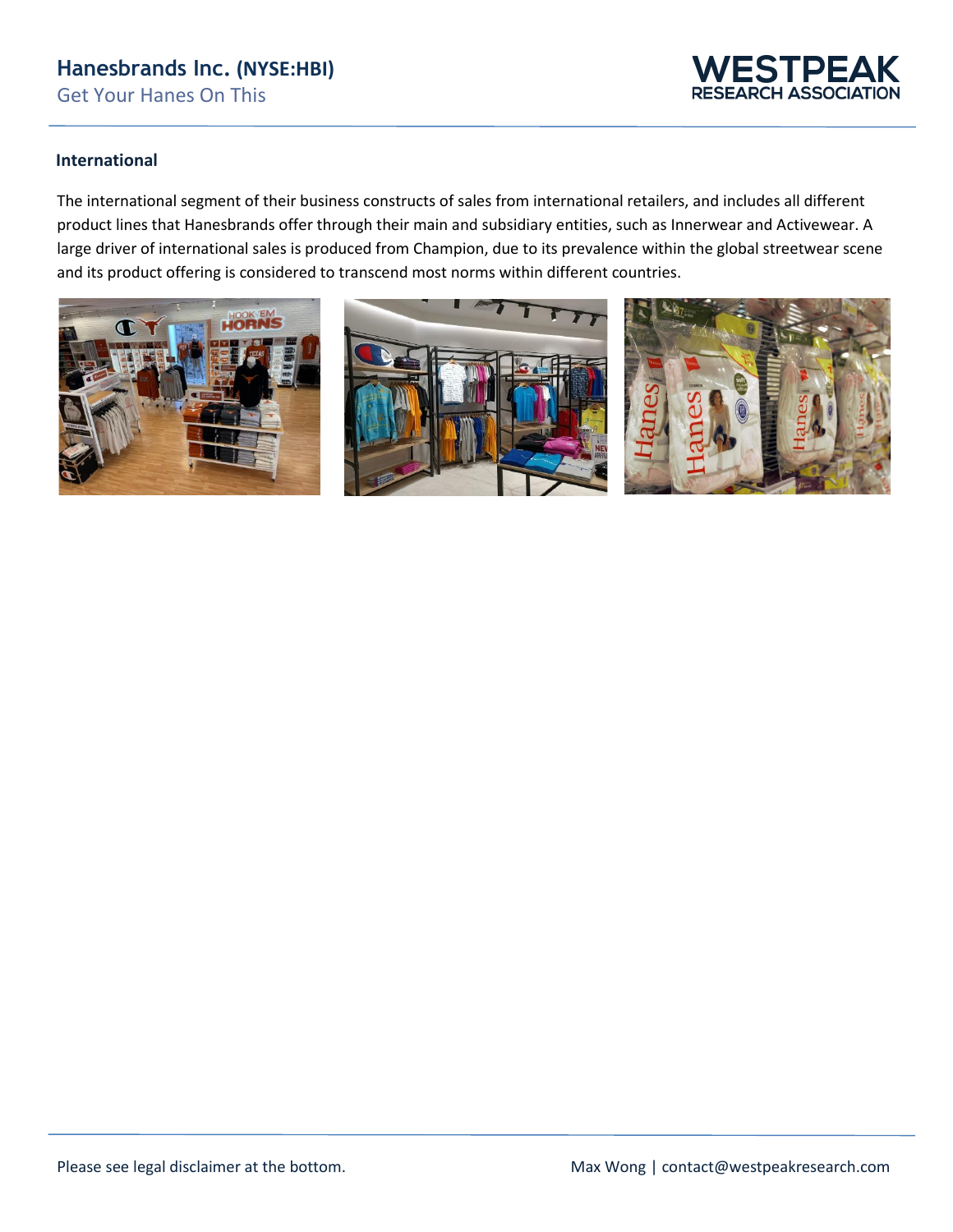

### Revenue Breakdown

### **Product Lines**

Historically, Hanesbrands generates the majority of its revenue from its innerwear segment. During the fiscal year of 2021, the company realized 55% of its revenue from this segment itself, and this is on par with past trends, with a historical 6 year average of 58% of revenue being generated from this segment. Their activewear segment contrarily captured 41% of Hanesbrand's total revenue, with this segment having a historical 6-year revenue share of 38%. Comparatively, this revenue trend is also reflected when looking at revenue generation per square feet of property. Once again, innerwear products outperform the activewear product line, with the former realizing an average of \$582.9/sq. Ft and the latter with only \$312/sq. Ft. This relative outperformance is due in part to its primary brand and business 'Hanes' being renowned for selling its innerwear products such as underwear rather than activewear. Lastly, a relatively small 4% of Hanesbrands revenue came from the segment 'Other', with products that don't fit into both categories.



**Exhibit 1: Revenue Breakdown by Product Line**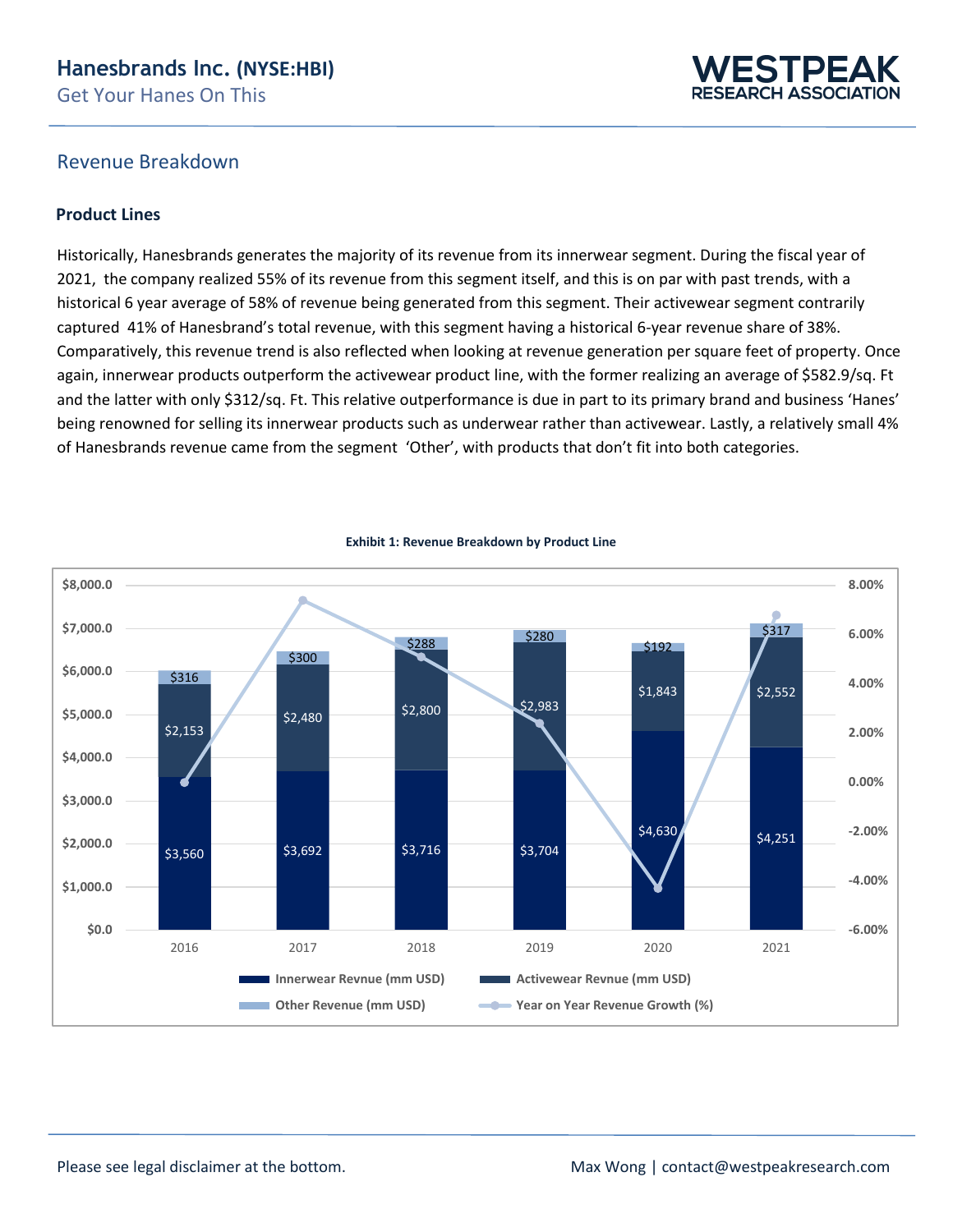

### **Geographic Basis**

Comparing revenues on a geographic basis, Hanesbrands realizes most of its sales domestically within the U.S where primary operations are held. Sales domestically and internationally have seen steady growth year on year growth in the years prior to the pandemic and have shown signs of strength and recovery in the recent fiscal year of 2021, with total revenues bouncing back by 6.8%. In FY21, domestic sales were a dominant segment of Hanesbrands revenue, with sales within the United States alone accounting for 63% of the company's revenue, whereas international sales only generated 32% of total revenues and 5% coming from 'other' parts of the company's operations. This is not surprising considering their primary brand and the main subsidiary 'Hanes' and Champion tends to cater towards the American market. However, Champion's growth in international presence over the past half-decade has allowed for the growth of international sales for Hanesbrands. Whilst sales in FY16, international sales only accounted for 25% of total revenues, sales within this segment within recent years have seen growth of 8% to an average contribution of 33% to overall revenues. Growth within this market acts as a representation of a key performance indicator for the Champion brand, as management has stated that they intend to capture larger market shares within developing international markets through their main subsidiary.



#### **Exhibit 2: Revenue Breakdown by Geography**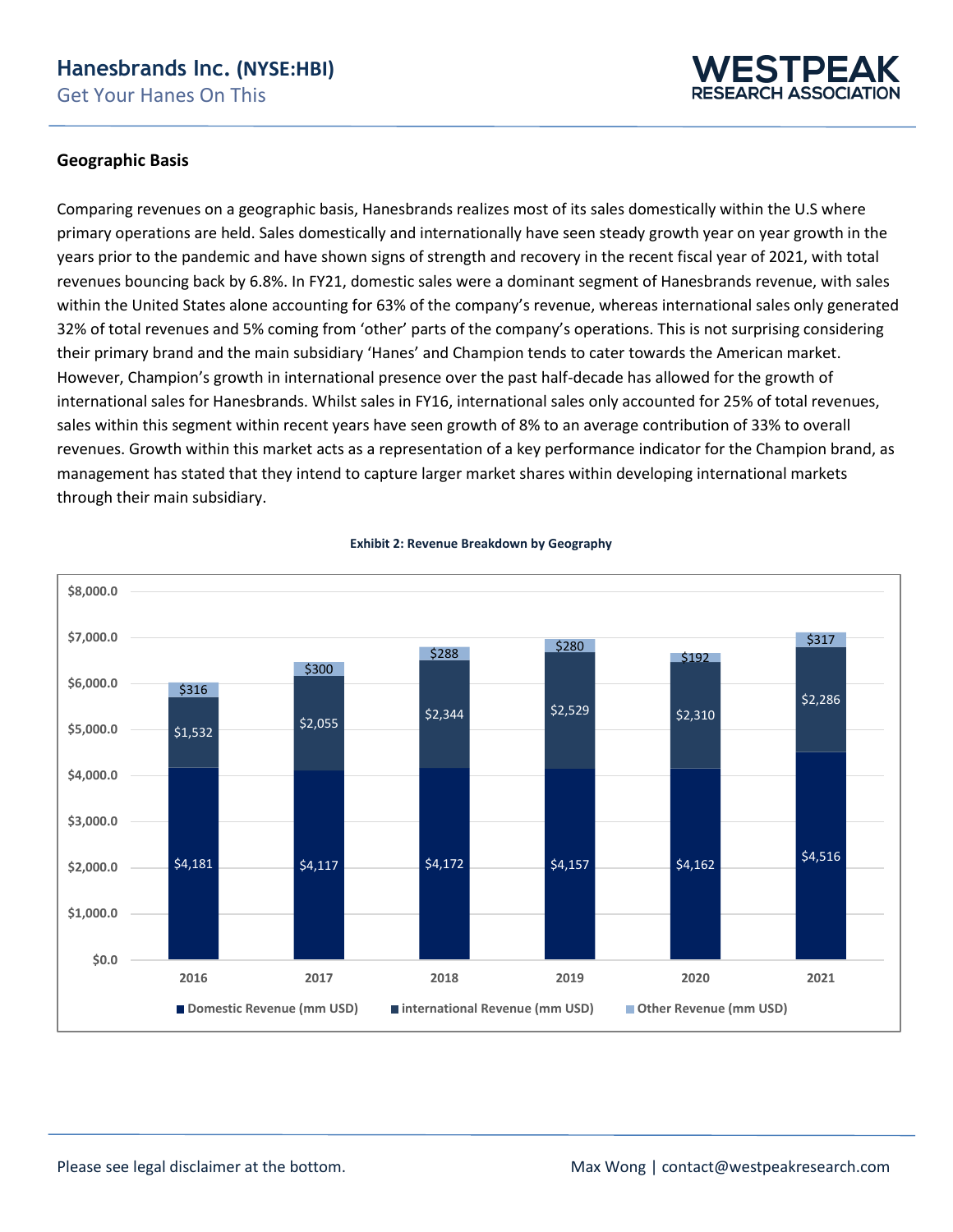

## **Industry Analysis**

### **Classification and Overview**

In accordance to the North American Industry Classification system, Hanesbrands has a NACIS code of 4481480, classifying it as a Family Clothing Store. Family Clothing Stores are firms that create and manufacture clothes for men, women, or children without any clear specification in gender or age.

In 2021, there were 26,989 businesses classified within the Family Clothing Stores industry - a 4.9% growth from the previous year. Currently, for the annual year of 2021, the Industry has total revenues of \$91.8 bn and net profits of \$3.3bn, indicating a 3.6% net profit margin. It is important to note that whilst total revenues for this year had a moderately respectable growth of 10.8%, this indicated a 469.6% growth in net profits for the industry during the same timeframe, due to many companies operating at a loss in 2020 from the impacts of the Covid 19 pandemic. As a result, total revenue over a 5 year period in 2021 has decreased at an annualized rate of -4.0%

### **Trends**

Over the past 5 years, the family clothing store industry has struggled. Between 2019 and 2020 there was slow growth in the industry, however, this growth was mainly due to the overall expansion of the economy and other macroeconomic factors rather than industry-specific factors.

A significant emerging trend includes the increasing mounting competition from different stores and industries. Firstly, the growth of luxury malls and specialty clothing or department stores has started to displace traditional powerhouse clothing stores and malls such as Sears and JC Penny and has therefore weighed down on revenue growth. Further, some struggling firms within the space have not been able to effectively rebound or recover from the effects of the ecommerce industry, mainly due to a lack of digitization and adoption in an era where consumers demand ease of accessibility and speed. It is expected that the family clothing industry will continue to experience competition from external sources such as department stores and e-commerce operations.

However, there is some good news for the industry. As the economy returns to normality and consumer income increases accordingly, the negative impacts of the Covid 19 pandemic have started to subside. For example, after an estimated 28.2% fall in revenue in 2020, a 10.8% growth in total overall revenue and a 469.6% increase in net profits in tandem with rising consumer confidence and foot traffic at retail stores are good indicators of a return to normality for the industry. Further, as travel restrictions for many countries continue to be in place, this acts as a barrier to travel for consumers. As a result this saved disposable income by consumers allows for greater spending potential on material items such as clothing.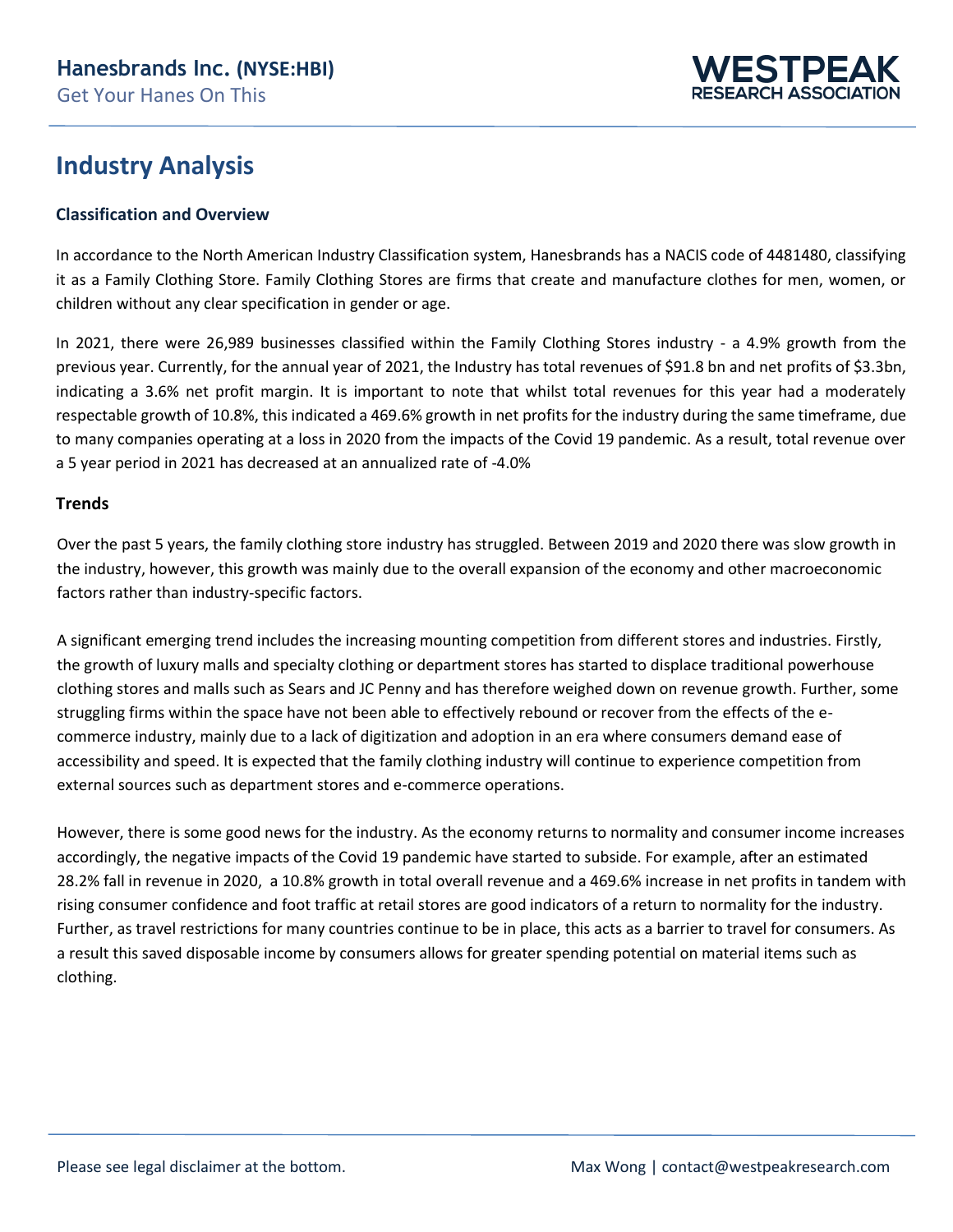

#### **Drivers and Demand Determinants**

Demand for the Family Clothing Store industry includes both short and long-run factors which affect the US economy.

Firstly touching on long-run determinants, the target demographics of the family clothing industry mainly comprises of a relatively wide group of audiences, including 20-64-year-olds as they frequently purchase clothes for themselves and their children. Over the next 5 years, it is expected that this demographic is set to grow, allowing businesses in the industry an opportunity to increase revenue streams in the future. Further, unlike other traditional clothing stores, family clothing stores cater towards a wide range of audiences such as male, female, and children lines as well, thus they are somewhat hedged against large demographic shifts.

Short-term determinants include consumer economic sentiment and disposable income. As disposable income increases, family clothing stores will likely see revenues decrease slightly as consumers tend to consume higher-quality clothing. However, a large decrease in disposable income does not necessarily result in a positive effect for operators' revenue as well as consumers will then decrease consumption on all products. Thus a stable level of consumer disposable income is ideal for maximum growth.



 **Exhibit 3: U.S Consumer income**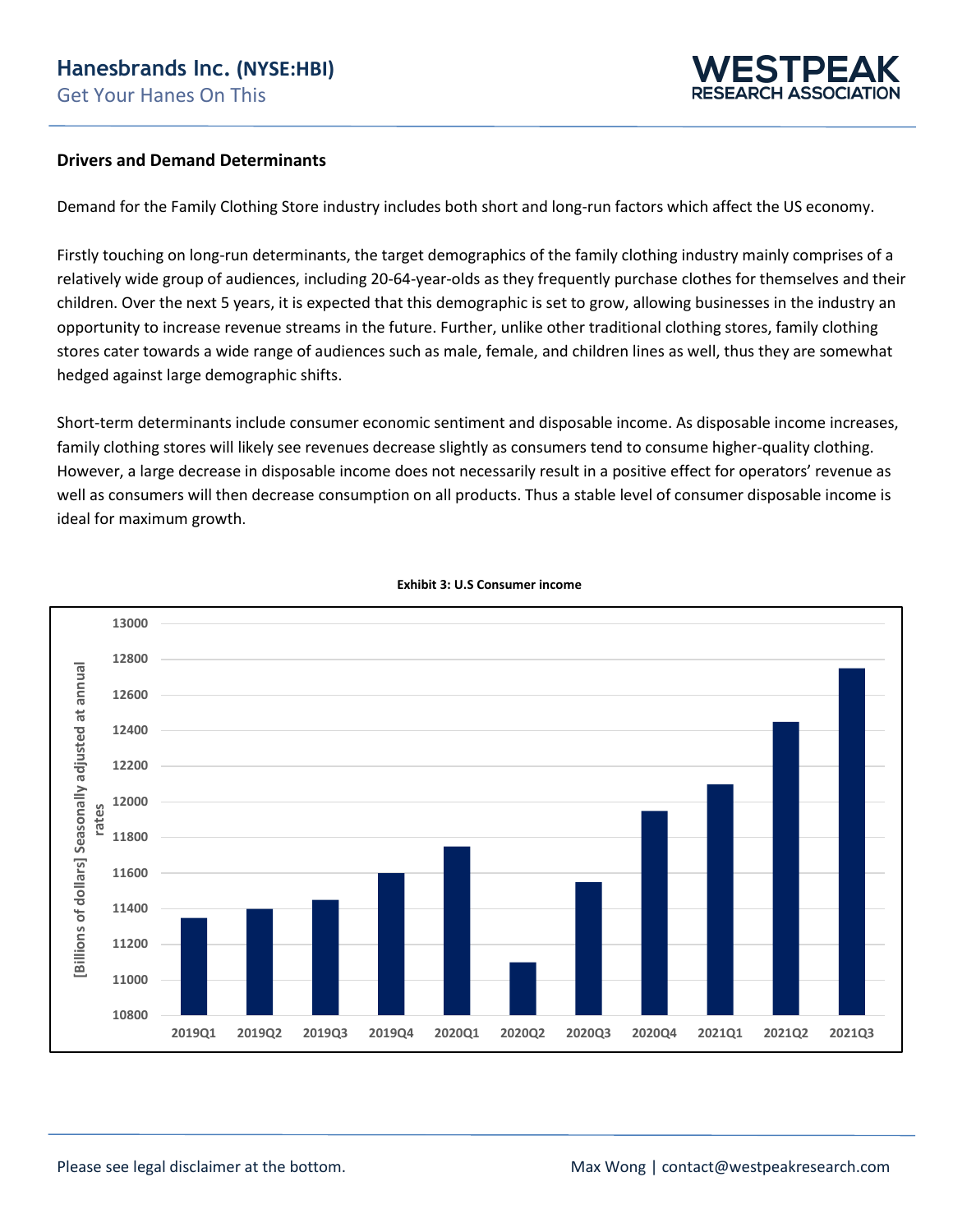

### **Industry Outlook**

Over the next 5 years, the industry is expected to recover from the effects of the Covid 19 pandemic and continue its slow growth prior to the event.

Disposable income for consumers is expected to increase at an annualized rate of 2.7% over the next five years, which will help to give a slight boost in demand for industry products. As mentioned before, there will also be a growth in the age demographic of 20-64-year-olds, thus, will also contribute to increases in revenue and demand for the industry as well. The expected increase within this age group is forecasted at an annualized rate of 0.2% over the next 5 years. As a result, it is expected that industry revenue will grow to \$99.4 billion in 2026, representing an annualized rate of 1.6%.

As disposable income is expected to grow, consumers over time will start to shift to higher quality, premium brands, and will be less price-sensitive to products and goods and more responsive to marketing. Thus consumer preferences for highquality products will start to overshadow the incentive to save, and this will benefit retailers of high-end products, allowing them to gain increased revenues and market share. Further, with traditional brick-and-mortar stores being closed for most of 2020, these stores will likely see an increased rate of foot traffic and sales as consumers opt for the experience of shopping in person rather than online. Established, high brand image stores will likely experience an increase in sales, whilst lower-priced discount stores may see some stagnation. As a result, the number of firms within the family clothing market is expected to grow at an annualized rate of 1.1% or to 28459 companies by 2026.

Additionally, supply chain shortages are expected to return to normality, thus allowing for larger quantities of products to be produced and imported. Apparel retailers will be able to take advantage of this by saving purchase costs through purchasing economies of scale. Retailers will no longer need to rely on domestically produced clothing due to overseas shortages and import restrictions, and as imported goods are most likely cheaper than those domestically produced, retailers will be able to save on costs. It must also be considered that the world price of cotton is expected to decline at an annualized rate of 0.2% over the next 5 years. As a result of these factors, is it expected that profit will only increase marginally.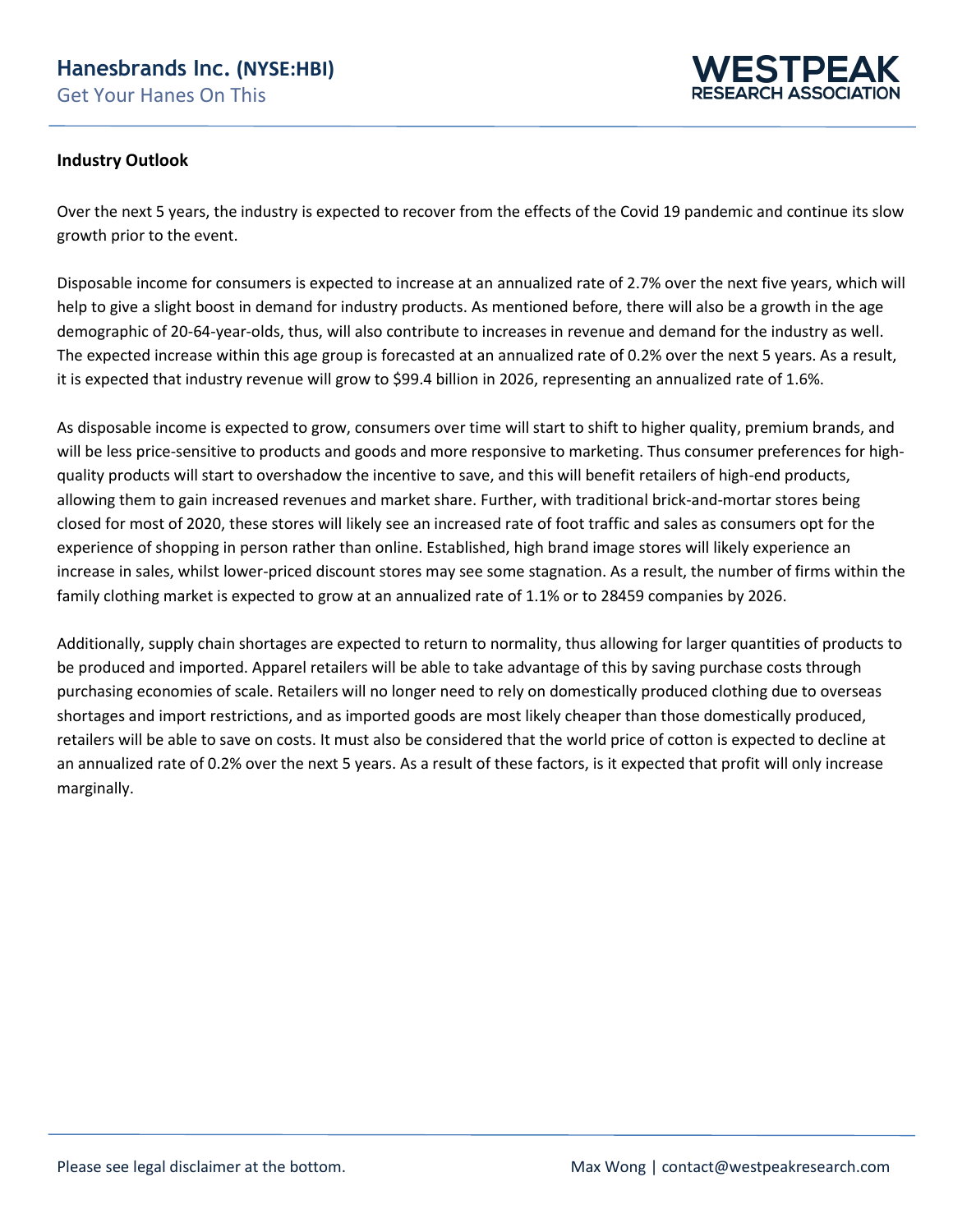

## **Catalysts**

### Release of 'Full Potential Plan'

Recently, with the hiring of their new Chief Executive Officer, Hanesbrands underwent a full comprehensive review of their business and has unveiled a multi-year plan to target consumer centric-growth.

Outlined by manage as the four main pillars of focus for their vision is:

- 1. Grow Champion globally and reach a \$3 Billion valuation by 2024
- 2. Reignite innerwear growth for younger audiences
- 3. Drive consumer centricity through eCommerce and digital capabilities
- 4. Focus and simplify portfolio and all aspects of business

With this plan in place, the company expects Champion to capture a significant portion of international markets and anticipates the brand to reach a valuation of \$3 billion by 2024, reflecting a CAGR of 14% with reference to 2021 sales figures. Concurrently, they also foresee growth of net sales of their innerwear product lines internationally by \$200 million. As a result, overall sales revenue is also expected to increase from it's 2021 midpoint guidance sales point of \$6.25 billion to roughly \$7.4 billion by 2024 indicating a 6% CAGR.

### Strong 2021 Performance

After suffering through FY20 with a decline in total revenue of -4.3% from FY19, Hanesbrands recovered with a strong show of strength, with total revenues across all segments increasing by 14.6% in Q1 of FY21 year over year. This robust recovery led to Hanesbrand's excellent earnings release in Q1FY21 which shattered analysts' expectations by beating estimates for both sales growth and earnings per share concurrently. Consensus street estimates for EPS was 0.26 with reported EPS being 0.39 representing a 50% outperformance. Along with this remarkable stock growth was impressive online eCommerce sales growth for Hanesbrands which was registered at 82% year over year. Further, operating profit increased by a significant margin from 72 million in Q1FY20 to 210 million in Q1FY21. Thus, these results in 2021 are indicative of a substantial turnaround for Hanesbrands, and further, emphasize the robustness of the company. This has given a strong basis for continued success for the company not only into 2021, but into the near future.

However, looking into 2022, there is uncertainty whether or not this type of growth can be sustained. As already seen in 2021, total revenue gain has already started subside throughout Q2 and Q3 of 2021. Hence, it is a common consensus among investors that the strong performance in Q1 was primarily due to the excess quantitative easing and stimulus fed into the economy by the American government. To ensure future growth, Hanesbrands ability to fully carry out its multiyear full potential plan is crucial.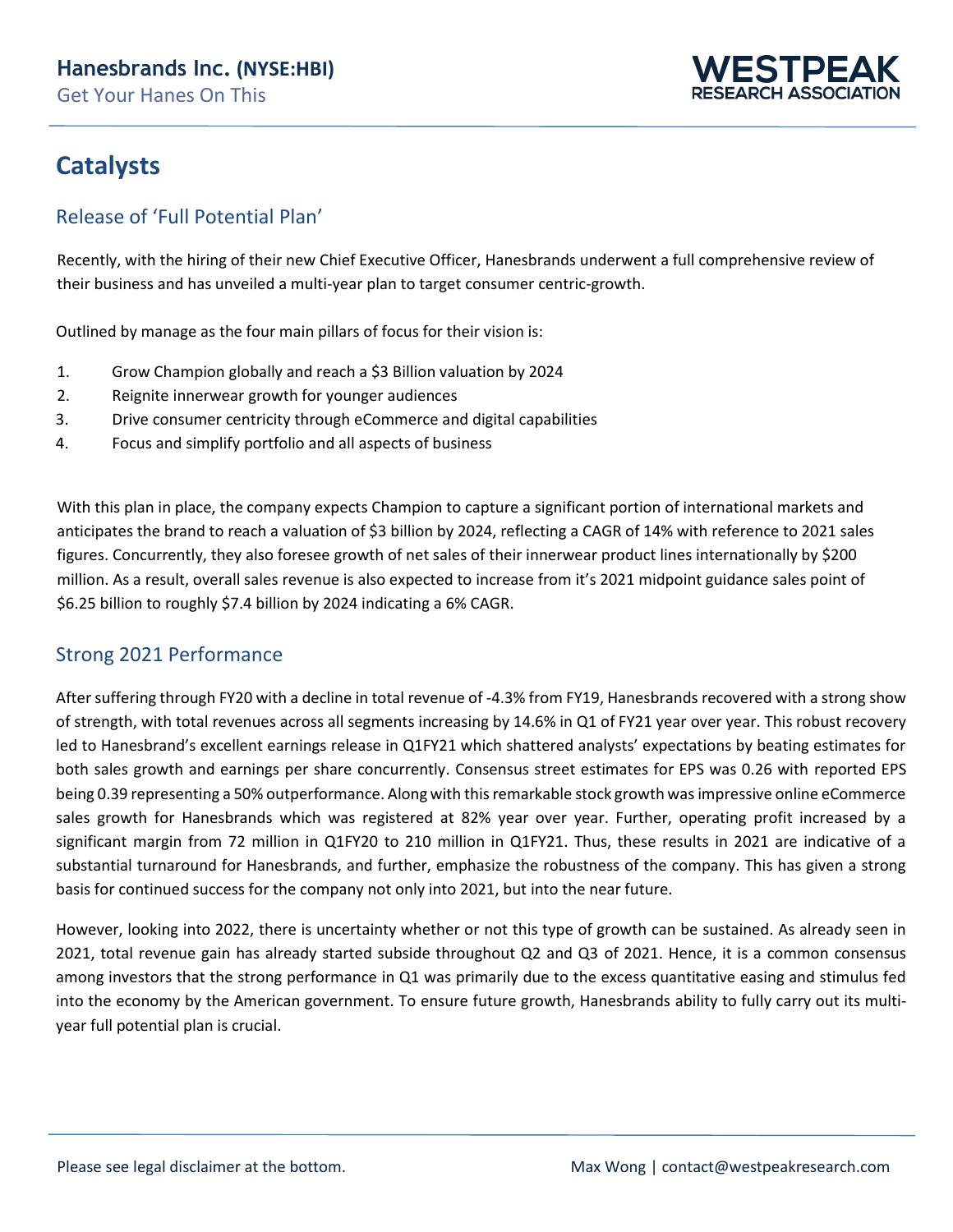

## **Management Team**

### Stephen B. Bratspies - Chief Executive Officer

In 2020, after the retirement and departure of CEO Gerald W. Evans Jr, Mr. Bratspies was elected as the new Hanesbrands CEO and subsequently appointed to the company's board of directors in August 2020.

Prior to his joining of Hanesbrands, Mr. Bratspies had multiple roles within different industries. He first entered the finance industry acting as a management consultant for A.T Kearny. Then he started his distinguished career at Walmart Inc. first holding the role of VP of marketing in 2005, and internally climbing the ranks to eventually serve as Chief Merchandising Offer in 2015 until his departure in 2020. Additional to his experience, he has also had a world-class education, achieving an MBA from the Wharton School of business in 1994.



Mr. Bratspies' previous experience of merchandising and marketing gained from his

various roles at Walmart Inc. is believed to be an important asset for HanesBrands and critical to the success of their multiyear full potential growth plan. As a result, Mr. Bratspies' total compensation has a value of \$4.8m for FY20, whilst only \$1.2m of such was cash compensation. This low cash compensation rate aligns with HanesBrand's goals to reduce costs and to keep capital within the business.

### - Chief Financial Officer

Mr. Dastugue joined HanesBrands in 2021 after his departure from Walmart Inc. He brings over 30 years of financial leadership experience and has an extensive background in corporate strategy, tax reporting, and financial examination and planning.

HIs 30 years of experience comprises of high executive roles from world-renown brands such as Walmart inc. and J.C. Penney Company. Most recently, Mr. Dastugue was the executive vice president and chief financial officer at Walmart Inc. where he played a key role in driving improved profitability and productivity across the company's \$370B U.S segment. During his 20 year tenure at J.C. Penney, he had various financial and real estate management roles and through good performance, climbed ranks internally. He eventually served as the chief financial officer for the company as well. He currently holds an MBA from the University of Texas.

For his experience, Mr. Dastugue is well compensated with a total compensation package of \$3.02m for one fiscal year. Mr. Dastugue's \$3.02m package is primarily comprised of performance-based bonuses along with a base salary pay of \$750,000.

### Greg L. Hall - Chief Consumer Officer

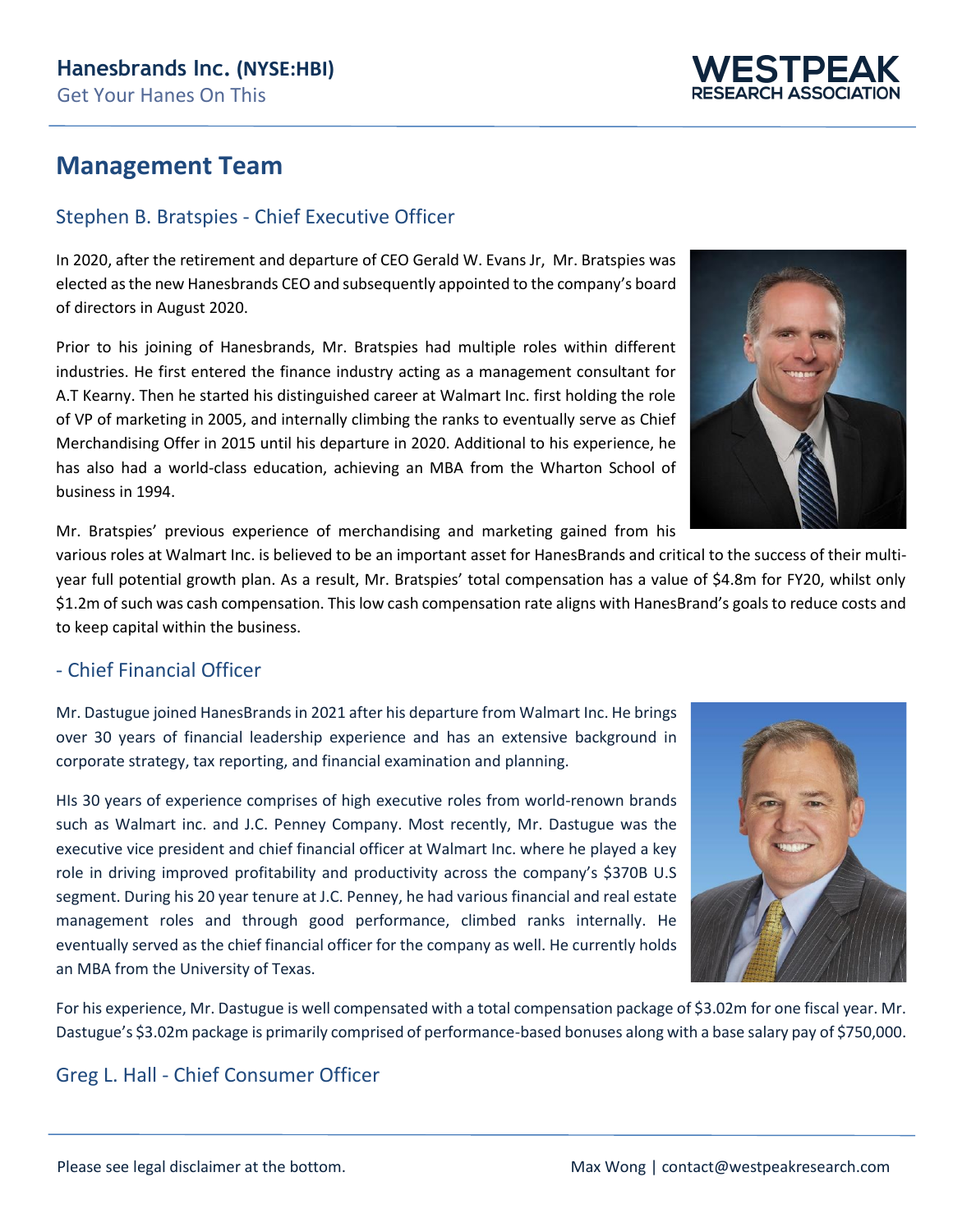Mr. Hall joined Hanesbrands as Chief Consumer Officer in November of 2020. His roles include overseeing HanesBrands, Domestic and international brands, e-commerce platforms, and retail teams. Further, he is also in charge of consumers 'omnichannel' experience, which is a combination of the experience offered through their websites, stores, and eCommerce retail partners. As a result, Mr. Hall is extremely crucial to the success of their recently announced multi-year growth plan due to his major role in HanesBrand's eCommerce platforms.

Previous to his appointment at Hanesbrands, Mr. Hall had a 14-year tenure at Walmart Inc. starting as senior director of marketing in 2005, and eventually reaching the role of senior vice president for private brands/manufacturing and food and consumables. He has also held various merchandising and marketing titles such as vice president of Marketing

and senior vice president of Merchandising. He currently holds an MBA from Northwestern University's Kellogg School of Management.

Mr. Hall is well paid for his future contributions to HanesBrands' multi-year plan. Starting from the end of FY2020 (Nov), Mr. Hall's has a gross compensation package value totaling \$1.9m, with a \$600,000 base salary pay and the rest being additional performance-dependent bonuses



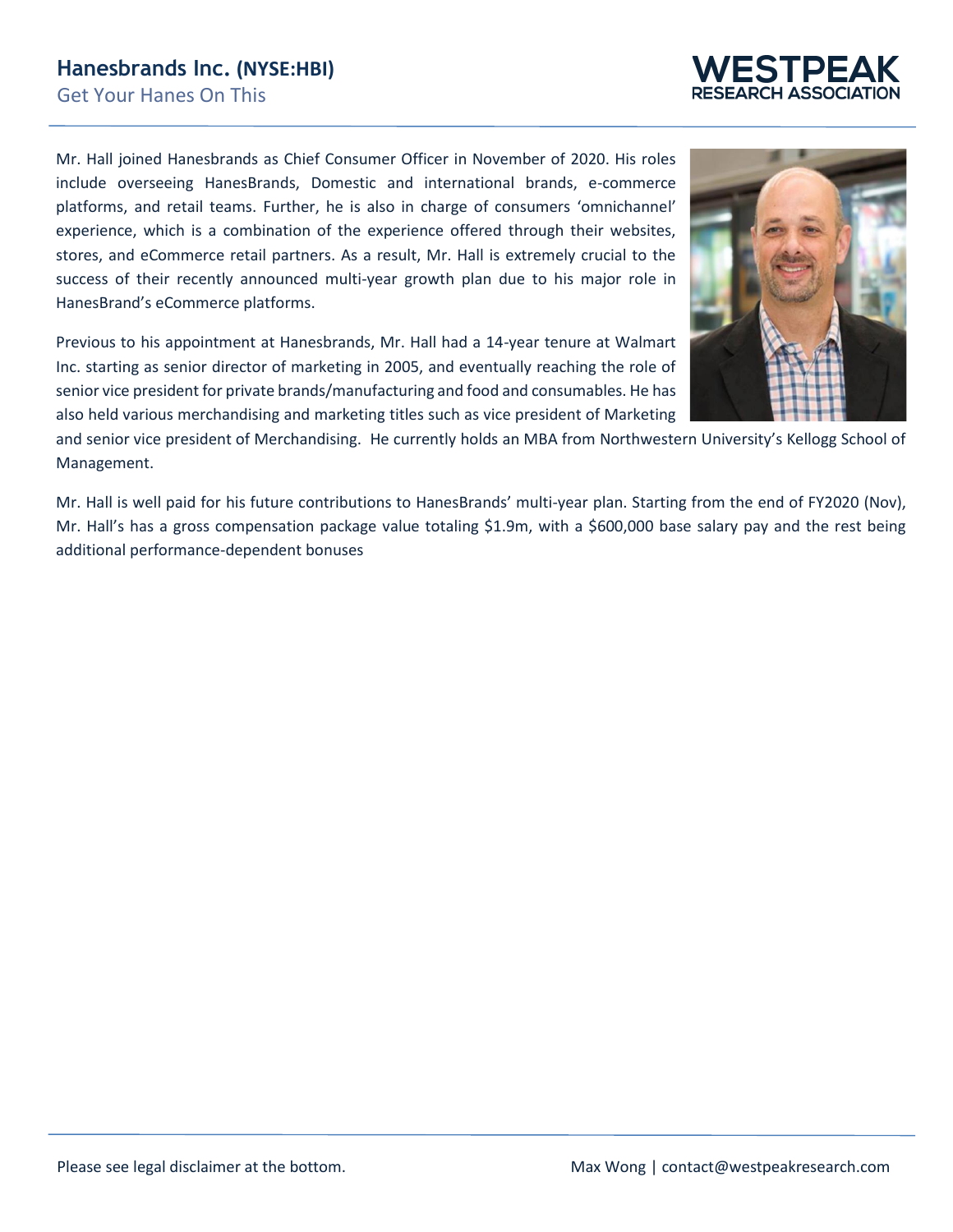

## **Shareholder Base, Liquidity, Market Depth**

### Shareholder Base

HanesBrands currently has 349.2m shares outstanding with a free float of 98.82% and aggregated equity ownership amongst management only at 1.18%. The shareholder base of HBI is quite concentrated, with the top 10 shareholders having a total equity value of 45.84%. The majority of shareholders are institutional investors with this demographic holding 90.58% of shares outstanding. This majority interest by institutions is greater than typical for retail apparel companies, thus indicating that 'smart money' sees HanesBrans and their stock to be a solid holding for the future.

| <b>Exhibit 4: HBI Shareholder base</b> |                                                 |        |  |  |  |  |  |  |  |
|----------------------------------------|-------------------------------------------------|--------|--|--|--|--|--|--|--|
| <b>Shareholder</b>                     | <b>Shares Held</b><br><b>Shares Outstanding</b> |        |  |  |  |  |  |  |  |
| (Name)                                 | mm                                              | %      |  |  |  |  |  |  |  |
| Vanguard Group Inc.                    | 37.24                                           | 10.66% |  |  |  |  |  |  |  |
| Blackrock Inc.                         | 22.63                                           | 6.46%  |  |  |  |  |  |  |  |
| Diamond Hill Capital Management        | 22.24                                           | 6.37%  |  |  |  |  |  |  |  |
| SSgA Funds Management Inc.             | 16.75                                           | 4.80%  |  |  |  |  |  |  |  |
| Shapiro Capital Management LLC         | 13.65                                           | 3.91%  |  |  |  |  |  |  |  |
| Lyrical Asset Management LP            | 12.45                                           | 3.56%  |  |  |  |  |  |  |  |
| ArrowMark Colorado Holdings LLC        | 11.78                                           | 3.37%  |  |  |  |  |  |  |  |
| Cookie & Bieler LP                     | 8.82                                            | 2.53%  |  |  |  |  |  |  |  |
| Parnassus investmenrts                 | 7.51                                            | 2.15%  |  |  |  |  |  |  |  |
| Geode Capital Management LLC           | 7.10                                            | 2.03%  |  |  |  |  |  |  |  |
| Top 10 Identified Shareholders         | 160.17                                          | 45.84% |  |  |  |  |  |  |  |

### **Liquidity**

Hanesbrands daily trading volume for the LTM (Jan 07 21 - Jan 07 22) had an average value trading volume of 4.63mm shares per day with an average price of \$18.905. This implies that the amount of liquidity exchanged trading HBI was around \$87.53 mm per day, in comparison to its market capitalization of \$5.49 bn. The anomalous spikes shown on the graph are attributed to quarterly earnings releases and hence mass investor speculation.



#### **Exhibit 5: HBI Last Twelve Months Trading Volume (in Shares)**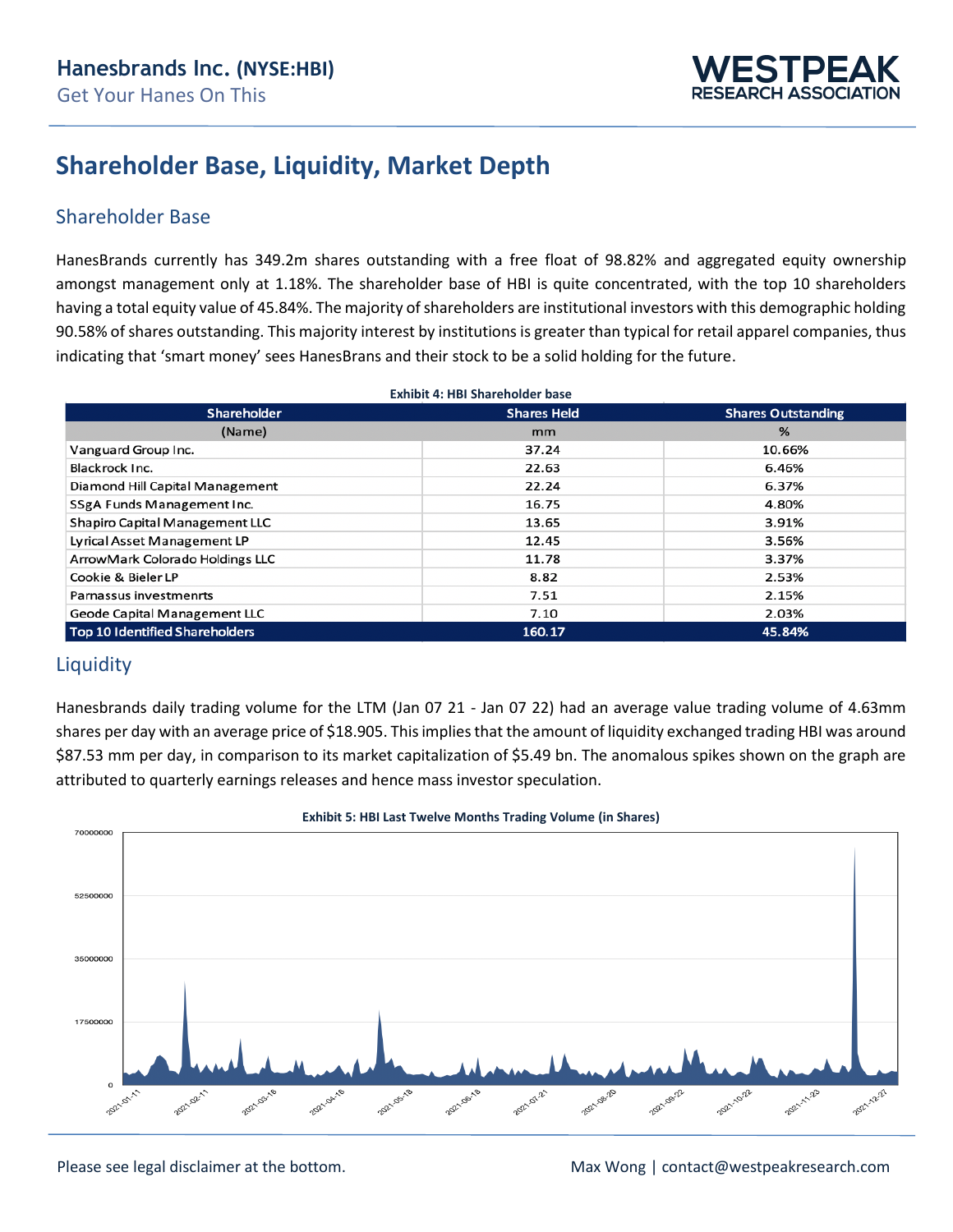

## **Valuation**

Our valuation methodology incorporated a discounted cashflow (DCF) using the exit multiple method with a 10.0x multiple along with a FY22E EV/EBITDA mean based comparable company analysis (CCA) approach, with both methods being proportionally weighted at 50%. With our financial analysis and forecasts, the combination of both our DCF and CCA methods signals **a share price upside gap of 34.6%** and a share price of **\$22.19** up from the current share price of \$16.48**.** 

### Discounted Cash Flow Assumptions

### **Revenue Forecasts**

It is important to note that as the FY 2021 10-K has yet to be released by Hanesbrands, extrapolation of data was used to predict revenues for Q4 in order to have a full year of data for comparison. Further, for revenue breakdown by product line, revenue listed under 'International' was split between the Innerwear and Activewear segments relative to the proportional percentage of the revenue share of each segment.

Our five-year sales projections are primarily based on Hanesbrands' strong performance and return to growth after the COVID-19 pandemic in 2020. Further, we also took into consideration industry health as a whole as well as management's proposed multi-year 'full potential' plan. With all these factors in mind, we remain cautious yet optimistic of Hanesbrands' sales growth. Government stimulus resulting in increased consumer income and economic health from 2021 has helped to boost sales numbers substantially within FY21. However, with announcements that the American government may start to taper off economic stimulus, and price increases in CPI's indicating a 6.8% inflation rate in 2021 - the highest since 1968 -, net sale numbers may suffer.

However, with the recent appointments of 3 top executives (CEO, CFO, CCO) all of whom have worked together previously during their long tenures at Walmart inc. in the past, we believe their vision with their multi-year plan and synergies are enough to bring growth to Hanesbrands during this period of uncertainty. Across the board, we expect to see modest growth in Hanesbrands revenues, with a 5.06% CAGR in revenues over the next 5 years. This is in line with management's target and expectations of 6% overall sales growth from the mid-year point of 2021 to 2024. The achievability of this will remain heavily reliant on the momentum created from their strong 2021 recovery and the effective implementation of their proposed growth plan.

### **Cost Assumptions and Margin Analysis**

Hanesbrands through their quarterly reports has announced upcoming emphasis on further cost controls. Even with their vertically integrated efficient supply chain, this advantageous asset still over competitors nevertheless still resulted in COGS having a 5-year historical average rate of 63.6% of gross revenue with a high of 72.3% in FY20. Thus it remains uncertain whether Hanesbrands can effectively reduce costs without sacrificing quality and performance in other sectors of their business. As a result, we project future COGS % of revenue to remain relatively similar to historical averages at around 60%. However, there is potential for further reduction in costs if Hanesbrands can shift operations in a meaningful manner. With the planned multi-year expansion plan, Hanesbrands will be able to gain further economies of scale by expanding their operations and taking advantage of purchasing power and bulk buying of raw materials for their factories and production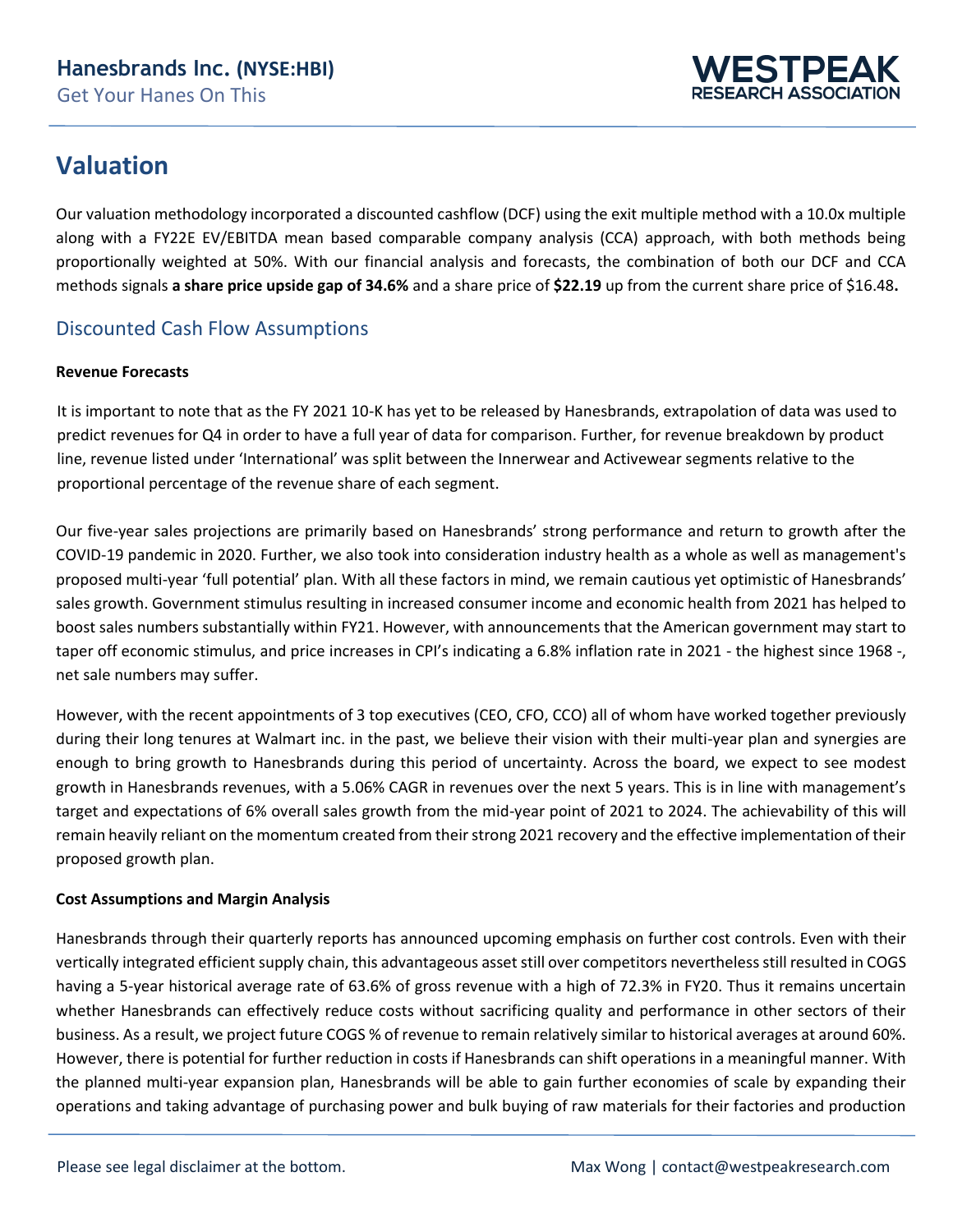

of apparel; all of which helps to reduce lower average unit costs. Further, as inflation in the U.S starts to increase, they will be able to shift production to their lower costs regions where they have operations such as the Dominican Republic and El Salvador. Hence, it would not be surprising if management is able to reduce COGS % in the future to more than 60%

Looking at EBITDA as a percentage of revenue, the historical 5-year rate of this margin has an average value of 11.96%. However, due to Hanesbrands renewed emphasis on cost-saving on all fronts, and the recent reduction of the previously fierce competition within the retail apparel space due to COVID-19, we estimate that EBITDA% will improve, and increase to a cumulative average of 17% over the next 5 years.

#### **Tax Rate**

Whilst the discretionary U.S tax rate is set at 21%, Hanesbrand's own historic tax rate has been monumentally higher at 36.7% due to accounting practices such as the shifting of deferred losses and taxes. Hence, we have incorporated a 30% effective tax rate to reflect their relatively high past tax payments.

#### **Dividend Policy**

Historically, Hanesbrands has provided investors with incentives to hold their stock with a strong annual dividend yield of 2%-4%. They have delivered a quarterly dividend of \$0.15, or \$0.6 annually per share and we will assume this will remain unchanged over the next 5 years.

### **Weighted Average Cost of Capital (WACC)**

Utilizing CAPM (Capital Asset Pricing Model), we determined Hanesbrand's cost of equity to be 9.7%, derived from a 9.2% expected market return (S&P 500), along with a 1.8% risk-free rate (5-year US treasury Bill return rate) and a beta volatility rate of 1.07 from Bloomberg. Further, we determined Hanesbrand's pre-tax cost of debt to be 1.7% and applied our aforesaid effective tax rate of 30% to deduce a WACC of 6.9%

### Comparable Companies Analysis Set

The following apparel companies below were used to create a relevant portfolio of comparable companies in order to establish an accurate and contextual valuation of Hanesbrands. This set of companies are comprised of businesses that operate within the same sectors has Hanesbrands, operate under similar business models, and have similar yet differentiated product offerings. Within our selected set portfolio, Hanesbrands operates at a relatively higher multiple when compared to it's near competitors (8.2x vs industry mean of 2022E 15.0x EV/EBITDA multiple). We have decided to use the 2022E mean EV/EBITDA multiple of 7.5x when valuing Hanesbrands, implying that they are currently trading at discount compared to it's competitors.

#### **Under Armour Inc. (NYSE: UAA)**

Under Armour, Inc., together with its subsidiaries, engages in the developing, marketing, and distributing performance apparel, footwear, and accessories for men, women, and youth. The company offers its apparel in compression, fitted, and loose fit types. It also provides footwear products for running, training, basketball, cleated sports, recovery, and outdoor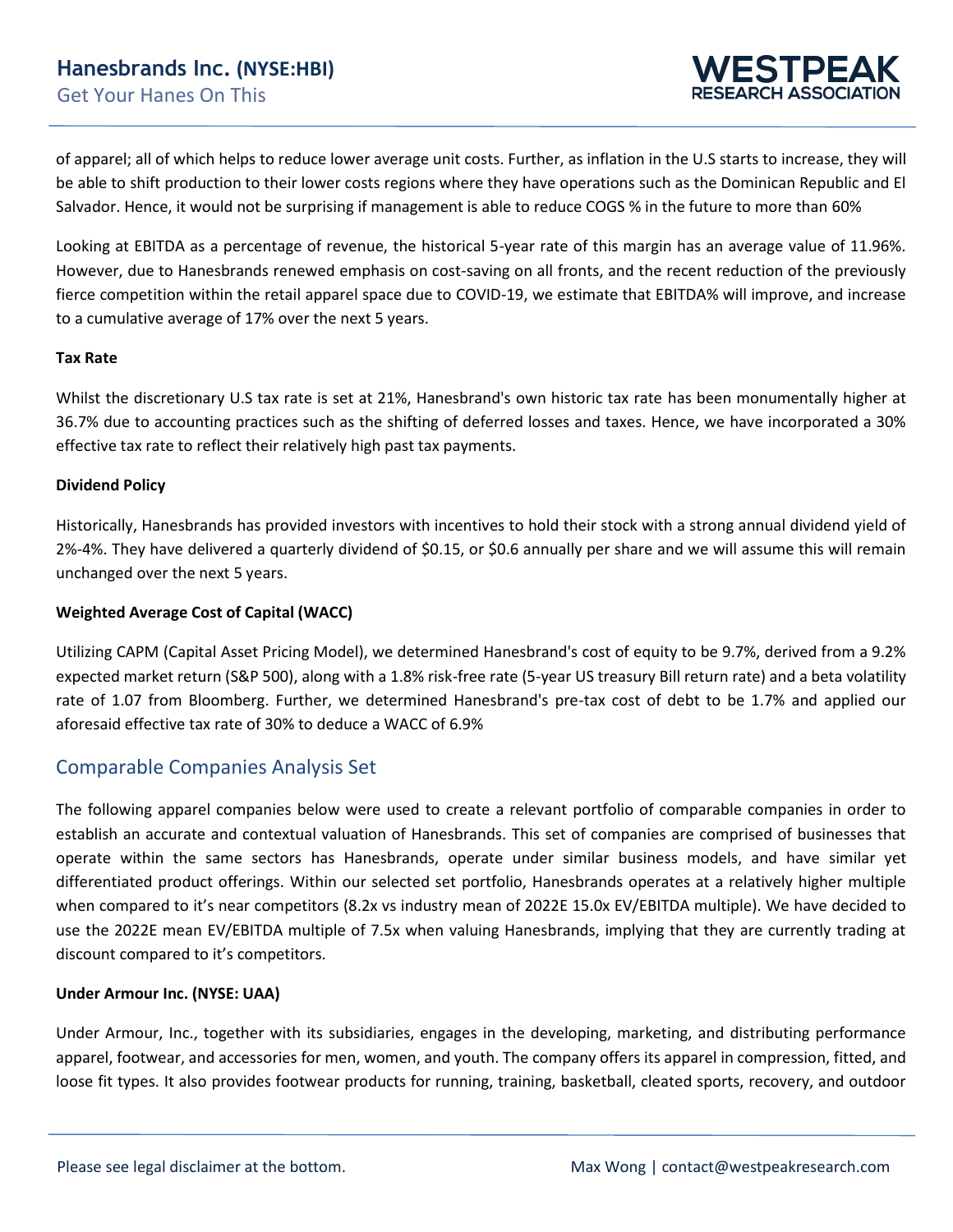

applications. In addition, the company offers accessories, which include gloves, bags, headwear, and sports masks; and digital subscription and advertising services under the MapMyRun and MapMyRide platforms

### **Lululemon Athletica (NASDAQ: LULU)**

Lululemon athletica inc., together with its subsidiaries, designs, distributes, and retails athletic apparel and accessories for women and men. It operates through two segments, Company-Operated Stores and Direct to Consumer. The company offers pants, shorts, tops, and jackets for healthy lifestyle and athletic activities, such as yoga, running, and training, as well as other sweaty pursuits. It also provides fitness-related accessories.

#### **PVH Corp. (NYSE:PVH)**

PVH Corp. operates as an apparel company worldwide. The company operates through six segments: Tommy Hilfiger North America, Tommy Hilfiger International, Calvin Klein North America, Calvin Klein International, Heritage Brands Wholesale, and Heritage Brands Retail.

#### **Ralph Lauren Corp. (NYSE: RL)**

Ralph Lauren is a designer fashion company founded in 1967 by designer Ralph Lauren. They currently design, market, and distributes lifestyle products in North America, Europe, Asia, and internationally. The company offers apparel, including a range of men's, women's, and children's clothing and accessories,

### **V.F. Corporation (NYSE: VFC)**

The V.F Corporation is a global apparel company founded in 1899 that focuses on three broad product categories: outdoor, active, and work. The company sells its products primarily to specialty stores, department stores, national chains, and mass merchants, as well as sells through direct-to-consumer operations, including retail stores, concession retail stores, and ecommerce sites, and other digital platforms.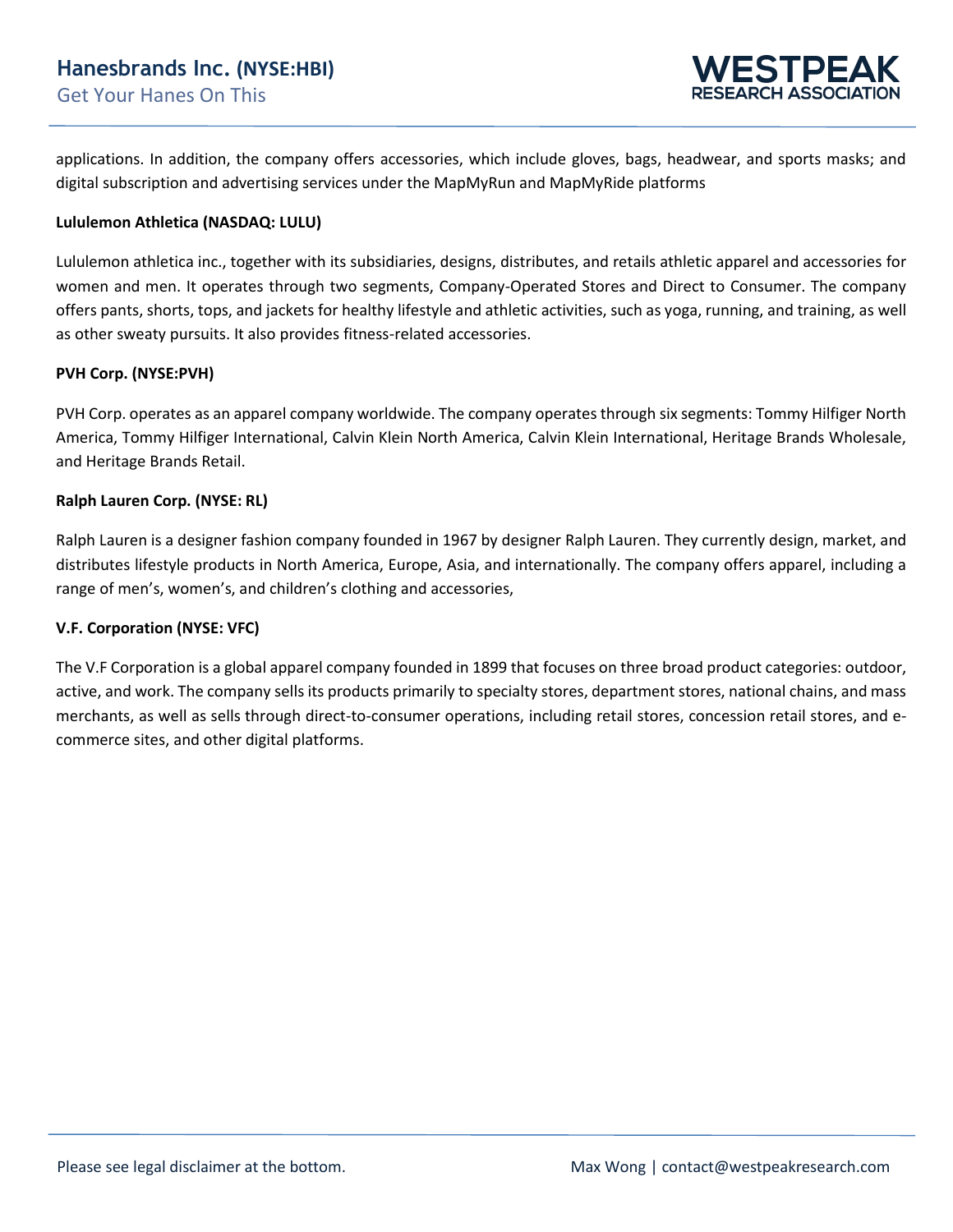

## **Recommendation - Buy**

Given our projections and our analysis of Hanesbrands fundamentals through a discounted cash flow analysis and comparable company analysis, we propose a price target of \$22.18 representing an implied upside of 34.6% from the current share price of \$16.48.

Once again, we have begun to see confident signs of strength from Hanesbrands after the effects of the pandemic in FY20. Hanesbrands' robust recovery throughout FY21 is indicative of its ability to survive throughout the current volatile business environment. Further, we believe their newly established top-tier management team with many years of experience within the field has an optimistic yet undoubtedly realistic vision for the company, and this is shown through their so-called 'Full Potential' multi-year plan to capture long-term growth opportunities.

We believe that Hanesbrands has been overlooked and thus heavily discounted by the wider market despite being a company with characteristics that are indicative of a top performer. As aforementioned above during our discussion of the discounted cash flow, while we remain cautious due to the volatility of the business environment caused by the COVID-19 pandemic, and recent changes in government stances in economic stimulus, we still believe Hanesbrands presents an opportunity for investors to capture share price growth. Hanesbrands has already shown resilience during times of unpredictability, and while industry headwinds have revealed signs of declining growth rates for the apparel and retail industry as a whole prior to the pandemic, investors should expect Hanesbrands top tier management team to effectively implement their 'Full Potential' plan which should allow the company to outperform it's competitors and continue on an upwards trajectory.

## **Risks**

Hanesbrands' outlying risks can largely be attributed to external factors due to the nature of its business and the industry it is in.

### **Consumer Income**

Consumer income is one of the most substantial risks that Hanesbrands faces. With clothing being a normal good, this indicates that as consumer disposable income increases, a correlation of an increase in demand for such products is expected. Thus, as consumer income falls, demand and, therefore, revenue for Hanesbrands will do so as well. This trend was strongly indicated during the Covid-19 pandemic as businesses globally started to furlough and fire employees, increasing unemployment rates and reducing consumer income. As a result of this, revenue in the retail clothing industry fell by 28.2% whilst Hanesbrands revenue fell by 5%.

### **Commodity Pricing**

Commodity pricing is also a significant risk external risk that significantly affects Hanesbrand's performance. Cotton is the primary commodity that threatens HBS's profit margins. HBS heavily relies on the use of cotton in its products and, unlike other players in the field, has a vertically integrated supply chain with its manufacturing and distribution department. As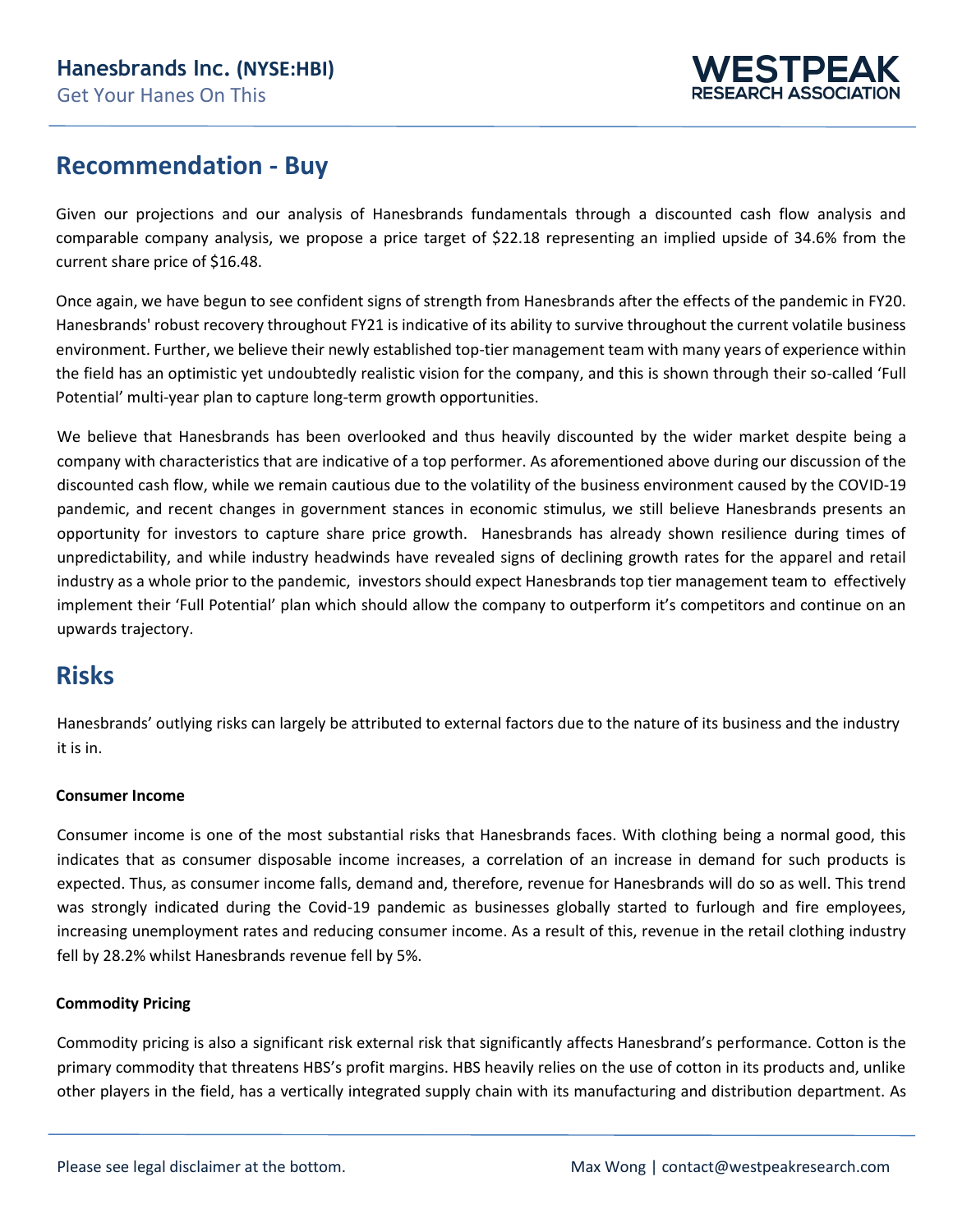

such, HBI does not outsource its production to a third-party factory. While this does help to cut out the extra margins a third party is likely to add on for the use of their service, this also places the risk of shifting commodity prices ultimately on HBI. Once again, this effect was seen during the COVID-19 pandemic, with cotton prices rising 13.10%, leading to a decrease in HBI's gross profit by 32.04%.

### **Competitive Industry**

Competition in the retail clothing industry is exceptionally fierce due to the sheer volume of businesses within the space. The pricing power that Hanesbrands can expect to gain from its subsidiary brand names such as Champion and DKNY will be somewhat limited as consumers likely have a threshold for brand value and premium pricing given the availability of almost identical products from other strong brands. These competitors include Ross Stores, The TJX inc., The Gap Inc. Jockey, Warnaco, and Victoria's Secret. Additionally, Hanesbrands Inc.'s business is sensitive to changes in retailers' private label strategies, which was seen when Target decided that it would renew its contract for the exclusive C9 x Champion apparel line collaboration in 2020. Target has decided that it will sell its own private label products. Over the last twelve months, the C9 apparel line allowed HBI to target younger niche audiences and generated \$380 million in revenue, which was a significant 5.7% of Hanesbrands Inc.'s total revenue during the same period.

## **Environmental Social Governance**

#### **New Sustainability Goals**

With the growing focus on social welfare and corporate governance, Hanesbrands has recently announced new sustainability goals on many aspects of their business operations that they intend to target by 2030. These goals fall into the category of 'people, planet, and product' and aim to align with the United Nations (UN) sustainable development goals. By the annual year of 2030, HBI seeks to improve the lives of 10 million people globally through new health and wellness programs, diversity and inclusion initiatives, improved workplace quality, and philanthropic efforts that will enhance local communities. Next, HanesBrands will reduce gas emissions by at least 25% to align with science-based targets, reduce water use by 25%, use 100% renewable electricity in company-owned operations, and bring landfill waste to zero. Lastly, HanesBrands will eliminate all single-use plastics and reduce packaging weight by 25% while also moving to 100% recycled polyester and sustainably sourced cotton.

#### **Social Accountability**

HanesBrands currently has a social responsibility program called Hanes for Good which focuses on workplace equality, philanthropy, community building, and environmental sustainability.

In 2019, Hanesbrands partnered with NGO Glasswing International - an NGO that supports 1 million people in 16 countries - to improve schools and afterschool programs to keep children in El Salvador safe and engaged in everyday life and education. The partnership, which has a duration of 10 years, will see Hanesbrands donate over \$1.2 million to help renovate local school infrastructure, extracurricular activities, and continuous training programs for teachers helping to improve the overall education experience for young students in El Salvador. More than 200 HBI employees currently volunteer to support this effort, and as of 2020, the program has already helped more than 5,000 Salvadorian students. Further, HBI has also endorsed many Glasswing programs in Honduras and Dominican Republic as well. However, it is essential to note that HBI also has factories in many of these countries.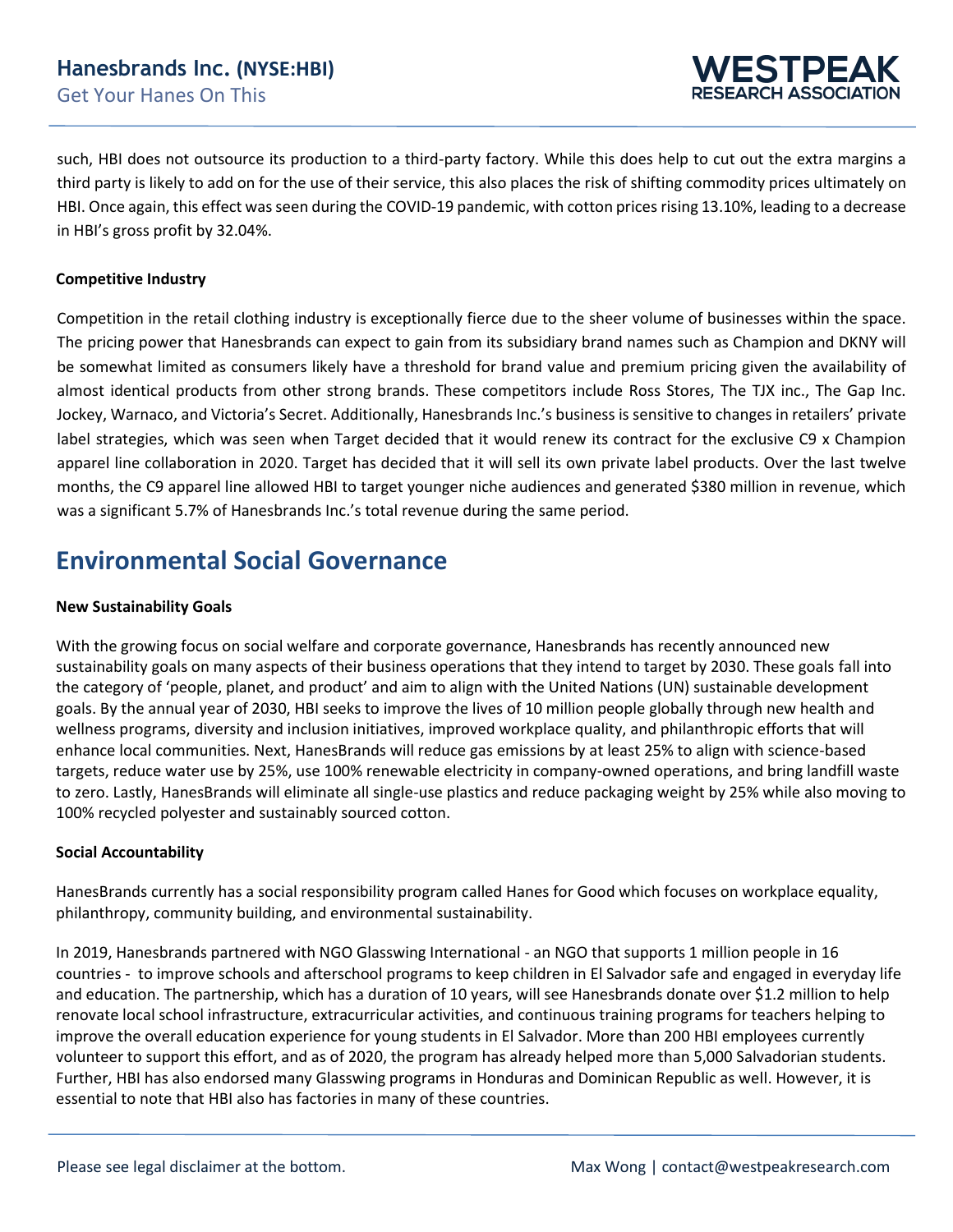As a result of these actions, HBI earned the CSR Footprint social impact award sponsored by Grupo Cerca Publishing and FUNDEMAS, nonprofits that promote corporate social responsibility in under-developed countries.

Additionally, HBI recently supported efforts for the fight against the COVID-19 pandemic by using its apparel design and manufacturing expertise to produce more than 20 million medical gowns to be distributed by the US Federal Emergency Management Agency to hospitals and healthcare facilities in need. Further, HBI has introduced mandatory face masks wearings for consumers and business-to-business customers. Meanwhile, their subsidiary Hanes Hosiery is providing free stockings to vulnerable members of the community.

#### **Workplace Safety and Fairness**

Hanesbrands prides itself on being an innovative workplace leader that provides the same benefits, wages, and opportunities for all employees, regardless of race, sex, age, disability, or any other characteristic that may cause discrimination. They actively seek out and prohibit gender and racial discrimination and are highly committed to not working with suppliers who employ individuals under the age of 15, even if such practices are permittable by law.

Currently, the company offers employee development programs with specific support for women through its annual Global Women's Leadership Conference and the Women Mentoring Women program. The WMM provides networking opportunities and develops mentor relationships between female students at local colleges and HBI employees.

The company also has a gender-specific complaint system that echoes an understanding of gender roles and the inequalities women frequently face in workplaces, for instance, allowing concerns to be reported to an individual or entity other than the direct supervisor telephone line and ensuring the protection of the individual. HBI also takes a step further and screens for gender-related issues among its suppliers, including sexual harassment and discrimination against women based on pregnancy and marital status. If these issues are identified, it requires corrective action to be taken, with over 70 factories disapproved last year.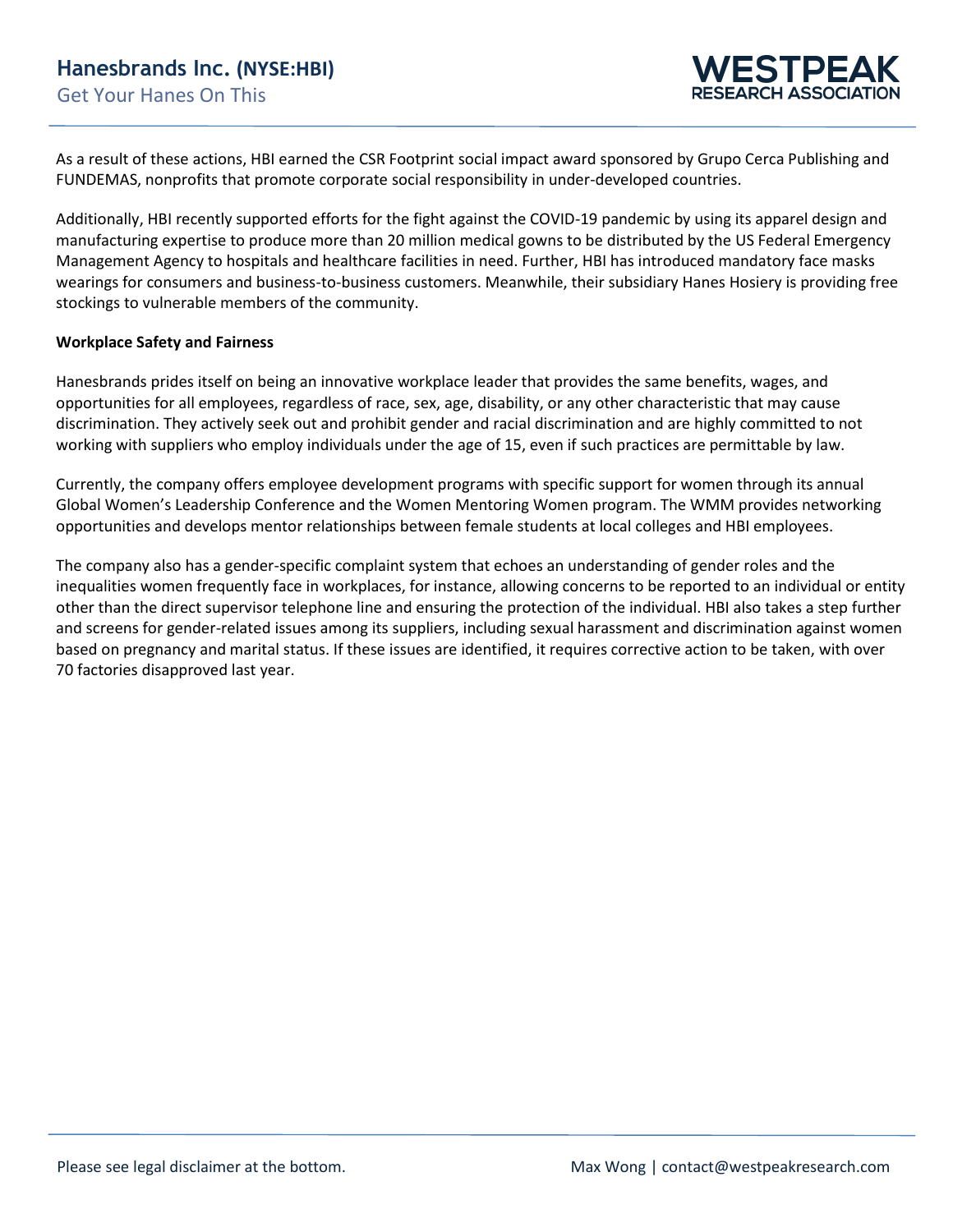

## **Legal Disclaimer**

The content, opinions, estimates, and projections contained in this report are those of WestPeak Research Association (known as "WestPeak" or "WestPeak Research") and its directors, analysts, and affiliates and are subject to change without notice. The content, opinions, estimates, and projections on this report may not have been updated directly by WestPeak and its directors, analysts, and affiliates and may also have been altered or without your or our knowledge. WestPeak and its directors, analysts, and affiliates, without exception, do not accept any liability for factual, typographical, and grammatical errors, omissions, or content in this report. WestPeak and its directors, analysts, and affiliates do not accept any liability for damages arising from the use of or reliance on any of the content, opinions, estimates, and projections on this report. WestPeak and its directors, analysts, and affiliates endeavor to ensure that the content, opinions, estimates, and projections have been compiled or derived from sources that we believe are reliable and contain information and opinionsthat are accurate and complete. Information may be available to WestPeak and its directors, analysts, and affiliates that is not reflected in this report. The information in this report is not intended to be used as the primary basis of investment decisions, and because of individual client objectives, should not be construed as advice designed to meet the particular investment needs of any investor. This report is for information purposes only and is not an offer to sell or the solicitation of an offer to buy any security. WestPeak and its directors, analysts, and affiliates may have a personal long or short position in any of the securities discussed herein, related securities or in options, futures or other derivative instruments based thereon. The reader should assume that WestPeak and its directors, analysts, and affiliates may have a conflict of interest and should not rely solely on this report in evaluating whether or not to buy or sell securities of issuers discussed herein. The reader, by the viewing of and use of the content, opinions, estimates, and projections contained in this report is assumed by WestPeak and its directors, analysts, and affiliates to have fully read, understood, and unconditionally agreed to all the terms and conditions set forth in this legal disclaimer.

Max Wong Junior Analyst

WestPeak Research Association contact@westpeakresearch.com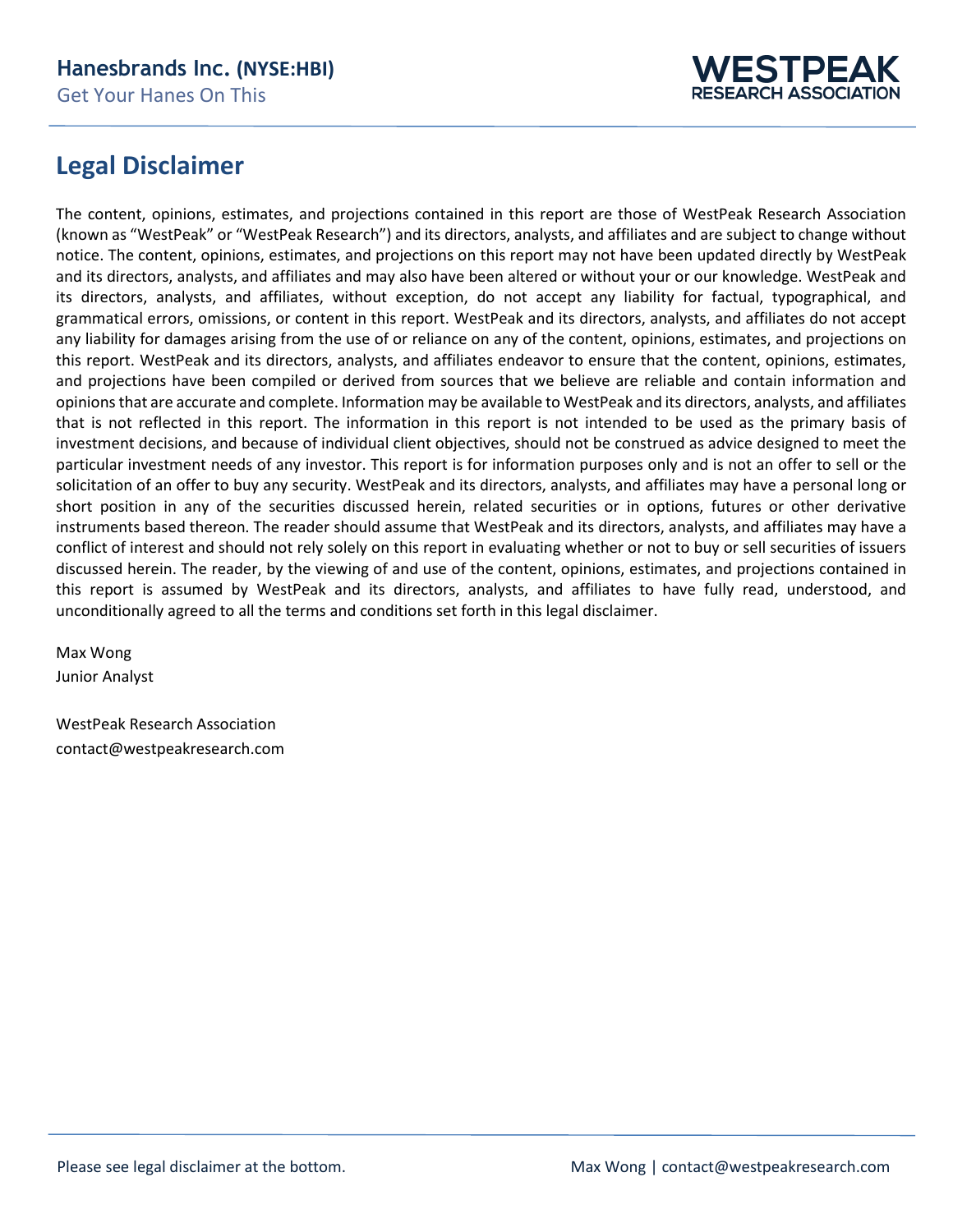## **Appendix 1: Summary Page**

|                                      | $Dec-16$                | Dec-17                  | Dec-18      | Dec-19                  | Dec-20               | 31-12-2021             | $Dec-22$               | $Dec-23$              | $Dec-24$               | $Dec-25$    | $Dec-26$              |
|--------------------------------------|-------------------------|-------------------------|-------------|-------------------------|----------------------|------------------------|------------------------|-----------------------|------------------------|-------------|-----------------------|
| (Figures in mm USD)                  | FY2016                  | FY2017                  | FY2018      | FY2019                  | FY2020               | FY2021                 | FY2022                 | FY2023                | FY2024                 | FY2025      | FY2026                |
|                                      |                         |                         |             |                         |                      |                        |                        |                       |                        |             |                       |
| <b>Income Statement</b>              |                         |                         |             |                         |                      |                        |                        |                       |                        |             |                       |
|                                      |                         |                         |             |                         |                      |                        |                        |                       |                        |             |                       |
| Revenue                              | 6,028.2                 | 6,471.4                 | 6,804.0     | 6,966.9                 | 6,664.4              | 7,119.9                | 7,475.9                | 7.774.9               | 8,008.1                | 8,248.4     | 8,413.3               |
| <b>EBITDA</b>                        | 887.9                   | 855.9                   | 1,009.0     | 1,031.4                 | 150.5                | 1,208.3                | 1,207.4                | 1,321.7               | 1,361.4                | 1,402.2     | 1,430.3               |
| Net Income                           | 539.4                   | 61.9                    | 553.1       | 600.7                   | (75.6)               | 269.0                  | 586.3                  | 716.9                 | 714.1                  | 700.8       | 735.0                 |
| <b>Earnings Per Share</b>            | \$<br>1.40              | \$<br>0.17              | \$<br>1.52  | S.<br>1.64              | \$<br>(0.21)         | \$<br>0.76             | \$<br>1.66             | \$<br>2.04            | s<br>2.03              | \$<br>1.99  | \$<br>2.09            |
|                                      |                         |                         |             |                         |                      |                        |                        |                       |                        |             |                       |
| <b>Cash Flow Statement</b>           |                         |                         |             |                         |                      |                        |                        |                       |                        |             |                       |
|                                      |                         |                         |             |                         |                      |                        |                        |                       |                        |             |                       |
| <b>Capital Expenditures</b>          | (83.4)                  | (87.0)                  | (86.3)      | (101.1)                 | (53.7)               | (88.4)                 | (136.4)                | (138.8)               | (151.5)                | (158.4)     | (152.6)               |
| <b>Acquisitions</b>                  | 80.8                    | 4.5                     | 2.6         | 4.9                     | 0.7                  | 2.5                    | (3.0)                  | 4.0                   | 2.0                    | 2.0         | 3.0                   |
| <b>Divestitures</b>                  | (964.1)                 | (62.2)                  | (334.9)     | (25.2)                  | L,                   |                        |                        |                       |                        |             |                       |
|                                      |                         |                         |             |                         |                      |                        |                        |                       |                        |             |                       |
| <b>Dividend Payment</b>              | 904.5                   | 278.5                   | 278.1       | 341.1                   | 234.7                | (101.2)                | (842.6)                | (210.6)               | (210.6)                | (210.6)     | (210.6)               |
| <b>Dividend Per Share</b>            | 0.44<br>S               | 0.60<br>\$              | 0.60<br>\$  | 0.60<br>\$              | 0.60<br>\$           | 0.60<br>\$             | 0.60<br>\$.            | \$<br>0.60            | 0.60<br><b>S</b>       | \$<br>0.60  | \$<br>0.60            |
| <b>Dividend Payout to Earnings</b>   | $-167.7%$               | -449.9%                 | $-50.3%$    | $-56.8%$                | 310.5%               | 37.6%                  | 143.7%                 | 29.4%                 | 29.5%                  | 30.1%       | 28.7%                 |
| <b>Dividend Payout to Core FCF</b>   | $-114.1%$               | $-48.2%$                | $-33.8%$    | $-37.5%$                | $-37.9%$             | 16.0%                  | 617.6%                 | 151.8%                | 139.1%                 | 133.0%      | 138.1%                |
|                                      |                         |                         |             |                         |                      |                        |                        |                       |                        |             |                       |
| <b>Dividend Yield</b>                | 1.7%                    | 2.7%                    | 3.5%        | 3.7%                    | 4.8%                 | 3.6%                   | 3.6%                   | 3.6%                  | 3.6%                   | 3.6%        | 3.6%                  |
|                                      |                         |                         |             |                         |                      |                        |                        |                       |                        |             |                       |
| <b>Balance Sheet</b>                 |                         |                         |             |                         |                      |                        |                        |                       |                        |             |                       |
|                                      |                         |                         |             |                         |                      |                        |                        |                       |                        |             |                       |
| <b>Current Assets</b>                | 3,321.2                 | 3,386.4                 | 3,542.1     | 3,224.6                 | 3,408.4              | 3,876.3                | 2,071.6                | 1,577.2               | 1,252.8                | 922.5       | 587.6                 |
| Non-Current Assets                   | 3,609.3                 | 3,508.4                 | 3,696.1     | 4,129.4                 | 4,290.5              | 3,560.9                | 3,212.5                | 3,246.7               | 3,270.0                | 3,250.4     | 3,254.6               |
| <b>Assets</b>                        | 6,930.5                 | 6,894.8                 | 7,238.2     | 7,354.0                 | 7,698.9              | 7,437.2                | 5,284.1                | 4,824.0               | 4,522.8                | 4,172.9     | 3,842.2               |
| <b>Current Liabilities</b>           | 1,625.7                 | 1,778.7                 | 2,045.9     | 1,771.4                 | 2,103.4              | 2,629.9                | 1,331.0                | 1,181.8               | 1,217.2                | 1,253.8     | 1,278.8               |
| Non-Current Liabilities              | 4,080.9                 | 4,429.8                 | 4,320.2     | 4,346.0                 | 4,781.5              | 4,408.2                | 4,408.2                | 4,408.2               | 4,408.2                | 4,408.2     | 4,408.2               |
| Liabilities                          | 5,706.6                 | 6,208.6                 | 6,366.1     | 6,117.4                 | 6,884.9              | 7,038.1                | 5,739.2                | 5,590.0               | 5,625.4                | 5,661.9     | 5,687.0               |
|                                      | 1,223.9                 | 686.2                   | 872.1       |                         | 814.0                | 677.7                  | 421.5                  | 927.8                 |                        |             |                       |
| <b>Shareholders' Equity</b>          |                         |                         |             | 1,236.6                 |                      |                        |                        |                       | 1,431.2                | 1,921.4     | 2,445.8               |
|                                      |                         |                         |             |                         |                      |                        |                        |                       |                        |             |                       |
| Cash                                 | 460.2                   | 421.6                   | 433.0       | 328.9                   | 909.4                | 416.0                  | (1,708.7)              | (1,945.7)             | (2,366.7)              | (2,796.5)   | (3, 199.7)            |
| Debt                                 |                         |                         |             |                         |                      |                        |                        |                       |                        |             |                       |
| <b>Net Debt</b>                      | (460.2)                 | (421.6)                 | (433.0)     | (328.9)                 | (909.4)              | (416.0)                | 1,708.7                | 1.945.7               | 2.366.7                | 2.796.5     | 3,199.7               |
|                                      |                         |                         |             |                         |                      |                        |                        |                       |                        |             |                       |
| <b>Minority Interests</b>            |                         |                         |             |                         |                      |                        |                        |                       |                        |             |                       |
| Debt/EBITDA                          | n/a                     | n/a                     | n/a         | n/a                     | n/a                  | n/a                    | 1.4x                   | 1.5x                  | 1.7x                   | 2.0 x       | 2.2x                  |
|                                      |                         |                         |             |                         |                      |                        |                        |                       |                        |             |                       |
| <b>Operating Metrics</b>             |                         |                         |             |                         |                      |                        |                        |                       |                        |             |                       |
|                                      |                         |                         |             |                         |                      |                        |                        |                       |                        |             |                       |
|                                      |                         |                         |             |                         |                      |                        |                        |                       |                        |             |                       |
| Return on Equity (ROE)               | 44.1%                   | 9.0%                    | 63.4%       | 48.6%                   | $-9.3%$              | 39.7%                  | 139.1%                 | 77.3%                 | 49.9%                  | 36.5%       | 30.1%                 |
| Return on Assets (ROA)               | 7.8%                    | 0.9%                    | 7.6%        | 8.2%                    | $-1.0%$              | 3.6%                   | 11.1%                  | 14.9%                 | 15.8%                  | 16.8%       | 19.1%                 |
| Return on Invested Capital (ROIC)    |                         |                         |             |                         |                      |                        |                        |                       |                        |             |                       |
|                                      |                         |                         |             |                         |                      |                        |                        |                       |                        |             |                       |
| <b>Valuation Metrics</b>             |                         |                         |             |                         |                      |                        |                        |                       |                        |             |                       |
|                                      |                         |                         |             |                         |                      |                        |                        |                       |                        |             |                       |
| Stock Price (High)                   | $\mathfrak{s}$<br>29.25 | \$<br>25.13             | \$<br>22.40 | \$<br>19.13             | \$<br>17.58          | \$<br>16.48            | $\frac{1}{2}$<br>16.48 | \$<br>16.48           | $\frac{1}{2}$<br>16.48 | \$<br>16.48 | \$<br>16.48           |
| Stock Price (Low)                    | 21.55<br>$\mathfrak{S}$ | $\mathsf{\$}$<br>19.29  | \$<br>11.89 | $\mathsf{\$}$<br>13.66  | $\mathbb{S}$<br>7.17 | \$<br>16.48            | $\sqrt{3}$<br>16.48    | $\mathbf{s}$<br>16.48 | $\mathbb{S}$<br>16.48  | \$<br>16.48 | $\mathbf{s}$<br>16.48 |
| Stock Price (Average)                | $\mathfrak{S}$<br>25.40 | $\mathfrak{s}$<br>22.21 | \$<br>17.15 | $\mathfrak{s}$<br>16.40 | \$<br>12.38          | $\mathfrak s$<br>16.48 | \$<br>16.48            | \$<br>16.48           | \$<br>16.48            | \$<br>16.48 | \$<br>16.48           |
| Diluted Shares Outstanding (Average) | 384.6                   | 369.4                   | 364.5       | 365.5                   | 352.8                | 352.1                  | 352.3                  | 352.3                 | 352.3                  | 352.3       | 352.3                 |
| Market Capitalization (Average)      | 9,768.0                 | 8,205.0                 | 6,249.4     | 5,992.7                 | 4,365.5              | 5,801.9                | 5,805.1                | 5,805.1               | 5,805.1                | 5,805.1     | 5,805.1               |
|                                      | 9,307.7                 | 7,783.4                 | 5,816.4     | 5,663.8                 | 3,456.0              | 5,385.9                | 7,513.8                | 7,750.8               | 8,171.8                | 8,601.6     | 9,004.8               |
| Enterprise Value (Average)           |                         |                         |             |                         |                      |                        |                        |                       |                        |             |                       |
|                                      |                         |                         |             |                         |                      |                        |                        |                       |                        |             |                       |
| P/E                                  | 18.1 x                  | 132.6 x                 | 11.3x       | 10.0x                   | n/a                  | 21.6x                  | 9.9x                   | 8.1 x                 | 8.1 x                  | 8.3x        | 7.9x                  |
| <b>EV/EBITDA</b>                     | 10.5x                   | 9.1x                    | 5.8x        | 5.5x                    | 23.0x                | 4.5x                   | 6.2x                   | 5.9x                  | 6.0x                   | 6.1x        | 6.3x                  |
| FCF Yield to Market Capitalization   | 6.8%                    | 5.6%                    | 11.8%       | 14.3%                   | 2.0%                 | 14.0%                  | $-3.0%$                | 20.6%                 | 18.1%                  | 18.7%       | 19.5%                 |
| FCF Yield to Enterprise Value        | 7.2%                    | 5.9%                    | 12.6%       | 15.1%                   | 2.5%                 | 15.1%                  | $-2.3%$                | 15.4%                 | 12.9%                  | 12.6%       | 12.6%                 |
|                                      |                         |                         |             |                         |                      |                        |                        |                       |                        |             |                       |
| Free Cash Flow                       |                         |                         |             |                         |                      |                        |                        |                       |                        |             |                       |
|                                      |                         |                         |             |                         |                      |                        |                        |                       |                        |             |                       |
| EBIT                                 | 775.6                   | 723.1                   | 868.0       | 889.7                   | 6.5                  | 975.6                  | 1,093.7                | 1.229.2               | 1,235.2                | 1,226.2     | 1,285.0               |
| <b>Tax Expense</b>                   | (34.3)                  | (473.3)                 | (93.8)      | (79.0)                  | 107.5                | (77.4)                 | (86.7)                 | (97.5)                | (97.9)                 | (97.2)      | (101.9)               |
| D&A                                  |                         |                         |             |                         |                      |                        |                        |                       |                        |             |                       |
|                                      | 112.2                   | 132.9                   | 141.1       | 141.7                   | 144.0                | 232.7                  | 113.7                  | 92.5                  | 126.2                  | 176.0       | 145.3                 |
| <b>Capital Expenditures</b>          | (83.4)                  | (87.0)                  | (86.3)      | (101.1)                 | (53.7)               | (88.4)                 | (136.4)                | (138.8)               | (151.5)                | (158.4)     | (152.6)               |
| Changes in NWC                       | (103.6)                 | 164.9                   | (93.2)      | 4.9                     | (116.4)              | (229.6)                | (1, 159.4)             | 108.2                 | (61.1)                 | (62.9)      | (43.2)                |
| <b>Unlevered Free Cash Flow</b>      | 666.6                   | 460.6                   | 735.8       | 856.2                   | 87.9                 | 812.9                  | (175.2)                | 1,193.7               | 1,050.9                | 1,083.6     | 1,132.6               |
| <b>Valuation Summary</b>             |                         |                         |             |                         |                      |                        |                        |                       |                        |             |                       |

| <b>Current Price</b>               | \$16.48    |
|------------------------------------|------------|
| <b>Target Price</b>                | \$22.19    |
| <b>Total Return</b>                | 34.6%      |
| Recommendation                     | <b>BUY</b> |
|                                    |            |
| <b>DCF Valuation</b>               |            |
| Perpetuity Growth Implied Price    | \$48.98    |
| <b>Exit Multiple Implied Price</b> | \$30.05    |
| <b>Comps Valuation</b>             |            |
| Comps - EV/EBITDA Implied Price    | \$14.33    |
| Comps - P/E Implied Price          | \$22.95    |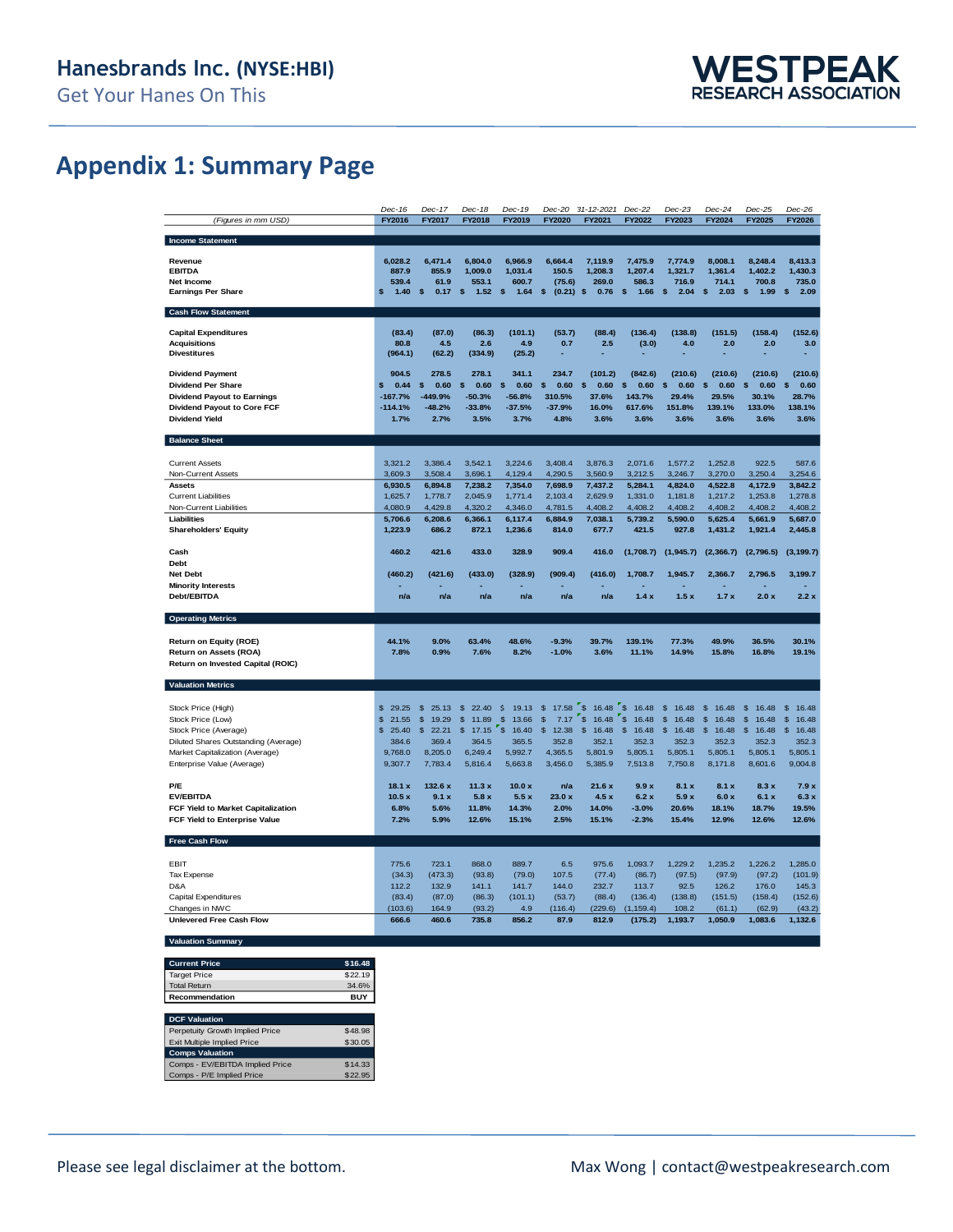

## **Appendix 2: Discounted Cash Flow Analysis**

|                                           |              | Dec-16  | Dec-17  | Dec-18 | Dec-19  | Dec-20  | 31-12-2021 | Dec-22     | Dec-23  | Dec-24  | Dec-25  | Dec-26        |
|-------------------------------------------|--------------|---------|---------|--------|---------|---------|------------|------------|---------|---------|---------|---------------|
| (Figures in mm USD)                       |              | FY2016  | FY2017  | FY2018 | FY2019  | FY2020  | FY2021     | FY2022     | FY2023  | FY2024  | FY2025  | <b>FY2026</b> |
|                                           |              |         |         |        |         |         |            |            |         |         |         |               |
| <b>WACC Calculations</b>                  |              |         |         |        |         |         |            |            |         |         |         |               |
|                                           |              |         |         |        |         |         |            |            |         |         |         |               |
| <b>Cost of Equity</b>                     |              |         |         |        |         |         |            |            |         |         |         |               |
| Risk-free rate                            | 1.8%         |         |         |        |         |         |            |            |         |         |         |               |
| Expected market return                    | 9.2%         |         |         |        |         |         |            |            |         |         |         |               |
| <b>Market Risk Premium</b>                | 7.4%<br>1.07 |         |         |        |         |         |            |            |         |         |         |               |
| Beta<br><b>Cost of Equity</b>             | 9.7%         |         |         |        |         |         |            |            |         |         |         |               |
|                                           |              |         |         |        |         |         |            |            |         |         |         |               |
| <b>Cost of Debt</b>                       |              |         |         |        |         |         |            |            |         |         |         |               |
| Pre-tax cost of debt                      | 1.7%         |         |         |        |         |         |            |            |         |         |         |               |
| Debt Adjustment Factor                    | 1.57         |         |         |        |         |         |            |            |         |         |         |               |
| Effective tax rate                        | 7.9%         |         |         |        |         |         |            |            |         |         |         |               |
| <b>Cost of Debt</b>                       | 2.5%         |         |         |        |         |         |            |            |         |         |         |               |
|                                           |              |         |         |        |         |         |            |            |         |         |         |               |
| <b>WACC</b>                               |              |         |         |        |         |         |            |            |         |         |         |               |
| Market value of equity                    | 5,805.1      |         |         |        |         |         |            |            |         |         |         |               |
| Market value of debt                      | 3,786.6      |         |         |        |         |         |            |            |         |         |         |               |
| <b>Total Capitalization</b>               | 9,591.7      |         |         |        |         |         |            |            |         |         |         |               |
| Cost of equity                            | 9.7%         |         |         |        |         |         |            |            |         |         |         |               |
| Cost of debt                              | 2.5%         |         |         |        |         |         |            |            |         |         |         |               |
| <b>WACC</b>                               | 6.9%         |         |         |        |         |         |            |            |         |         |         |               |
|                                           |              |         |         |        |         |         |            |            |         |         |         |               |
| Free Cash Flow                            |              |         |         |        |         |         |            |            |         |         |         |               |
|                                           |              |         |         |        |         |         |            |            |         |         |         |               |
| <b>EBIT</b>                               |              | 775.6   | 723.1   | 868.0  | 889.7   | 6.5     | 975.6      | 1,093.7    | 1,229.2 | 1,235.2 | 1,226.2 | 1,285.0       |
| Less: Tax expense                         |              | (34.3)  | (473.3) | (93.8) | (79.0)  | 107.5   | (77.4)     | (86.7)     | (97.5)  | (97.9)  | (97.2)  | (101.9)       |
| Add: Depreciation and amortization        |              | 112.2   | 132.9   | 141.1  | 141.7   | 144.0   | 232.7      | 113.7      | 92.5    | 126.2   | 176.0   | 145.3         |
| Less: Capital expenditures                |              | (83.4)  | (87.0)  | (86.3) | (101.1) | (53.7)  | (88.4)     | (136.4)    | (138.8) | (151.5) | (158.4) | (152.6)       |
| Less: Change in net working capital       |              | (103.6) | 164.9   | (93.2) | 4.9     | (116.4) | (229.6)    | (1, 159.4) | 108.2   | (61.1)  | (62.9)  | (43.2)        |
| <b>Unlevered Free Cash Flow</b>           |              | 666.6   | 460.6   | 735.8  | 856.2   | 87.9    | 812.9      | (175.2)    | 1,193.7 | 1,050.9 | 1,083.6 | 1,132.6       |
| Discount factor                           |              |         |         |        |         |         | 0.25       | 1.25       | 2.25    | 3.25    | 4.25    | 5.25          |
| Present Value of Unlevered Free Cash Flow |              |         |         |        |         |         |            |            |         |         |         |               |
|                                           |              |         |         |        |         |         | 87.3       | (175.9)    | 1,028.0 | 846.9   | 817.2   | 799.3         |
| <b>Discounted Cash Flow Valuations</b>    |              |         |         |        |         |         |            |            |         |         |         |               |
|                                           |              |         |         |        |         |         |            |            |         |         |         |               |
|                                           |              |         |         |        |         |         |            |            |         |         |         |               |

| <b>Perpetuity Growth Method</b> |             | <b>Exit Multiple Method</b>      |
|---------------------------------|-------------|----------------------------------|
| <b>Perpetuity Growth Rate</b>   | 2.0%        | <b>Terminal EV/EBITDA Multir</b> |
| PV sum of unlevered FCF         | 3.402.9     | PV sum of unlevered FCF          |
| Terminal value                  | 16,761.7    | Terminal value                   |
| <b>Enterprise Value</b>         | 20.164.6    | <b>Enterprise Value</b>          |
| Add: Cash                       | 873.6       | Add: Cash                        |
| Less: Debt                      | 3.786.6     | Less: Debt                       |
| Less: Other EV adjustments      |             | Less: Other EV adjustments       |
| <b>Equity Value</b>             | 17,251.7    | <b>Equity Value</b>              |
| Shares outstanding              | 352.3       | Shares outstanding               |
| <b>Implied Share Price</b>      | 48.98<br>\$ | <b>Implied Share Price</b>       |
|                                 |             |                                  |
| <b>Current Price</b>            | 16.48<br>S. | <b>Current Price</b>             |

| <b>Current Price</b> | 16.48  |
|----------------------|--------|
| <b>Implied Price</b> | 48.98  |
| <b>Total Return</b>  | 197.2% |

| <b>Perpetuity Growth Method</b> |              | <b>Exit Multiple Method</b>        |               |                                |                       | <b>WACC</b>                    |         |              |
|---------------------------------|--------------|------------------------------------|---------------|--------------------------------|-----------------------|--------------------------------|---------|--------------|
| Perpetuity Growth Rate          | 2.0%         | <b>Terminal EV/EBITDA Multiple</b> |               | 7.90%                          | 7.40%                 | 6.90%                          | 6.40%   | 5.90%        |
| PV sum of unlevered FCF         | 3,402.9      | PV sum of unlevered FCF            | $1.00\%$ \$   | 32.62                          | 36.09<br>-S           | $\mathbb{S}$<br>40.15<br>\$.   | 44.97   | 50.78<br>\$. |
| Terminal value                  | 16,761.7     | Terminal value                     |               | 35.26                          | \$39.24               | <sup>\$</sup><br>43.95<br>-SS  | 49.64   | \$56.62      |
| <b>Enterprise Value</b>         | 20,164.6     | <b>Enterprise Value</b>            | 2.00%         | 38.34                          | \$42.96               | 48.53<br>\$<br>\$.             | 55.37   | \$63.96      |
| Add: Cash                       | 873.6        | Add: Cash                          |               | $2.50\%$ \$ 41.99              | \$47.45               | -S<br>54.15                    | \$62.57 | \$73.47      |
| Less: Debt                      | 3,786.6      | Less: Debt                         |               | <b>3.00% \$</b> 46.39 \$ 52.95 |                       | $$61.20$ \$ 71.88              |         | \$86.25      |
| Less: Other EV adjustments      |              | Less: Other EV adjustments         |               |                                |                       |                                |         |              |
| <b>Equity Value</b>             | 17,251.7     | <b>Equity Value</b>                |               |                                |                       | <b>WACC</b>                    |         |              |
| Shares outstanding              | 352.3        | Shares outstanding                 |               | 7.90%                          | 7.40%                 | 6.90%                          | 6.40%   | 5.90%        |
| <b>Implied Share Price</b>      | 48.98<br>\$. | <b>Implied Share Price</b>         | 8.0x          | 22.84                          | 23.54<br>$\mathbb{S}$ | \$.<br>24.26<br>-96            | 25.00   | 25.77<br>\$. |
|                                 |              |                                    | 9.0x          | $\mathbf{s}$<br>25.56          | \$26.33               | - SS<br>27.12<br><sup>\$</sup> | 27.94   | 28.77<br>\$. |
| <b>Current Price</b>            | 16.48        | <b>Current Price</b>               | 10.0x         | 28.29                          | \$29.12               | 29.98<br>\$.<br>£.             | 30.87   | \$31.78      |
| Implied Price                   | 48.98        | <b>Implied Price</b>               | $11.0 \times$ | \$31.01                        | \$31.91               | 32.84<br>SS.<br>\$.            | 33.80   | \$34.78      |
| <b>Total Return</b>             | 197.2%       | <b>Total Return</b>                | 12.0x         | 33.74<br>- \$                  | \$34.71               | 35.70<br>\$.<br>\$.            | 36.73   | 37.79<br>SS. |